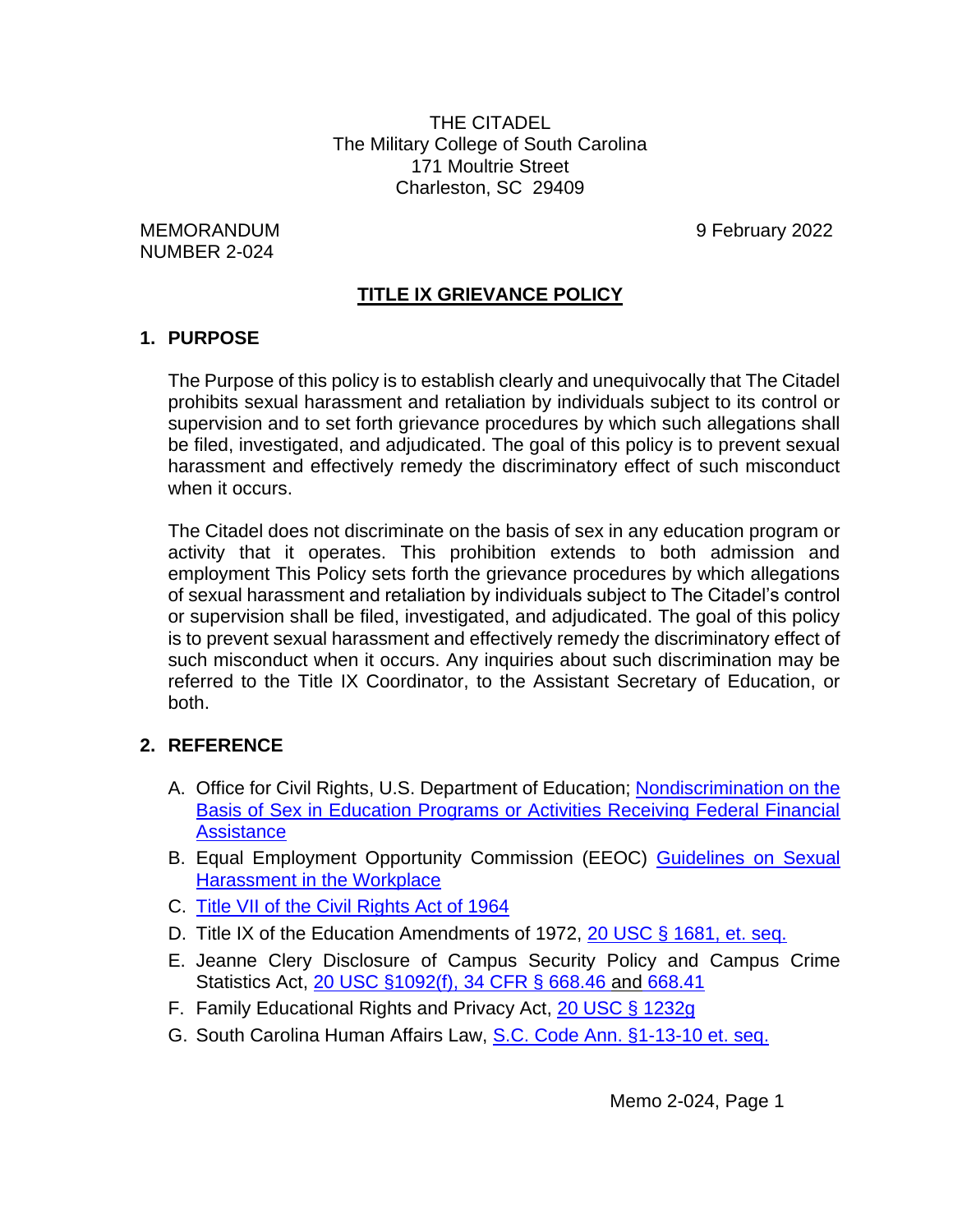H. Violence Against Women Reauthorization Act (VAWA) of 2013, 42 USC [§13701](https://www.govinfo.gov/content/pkg/PLAW-113publ4/pdf/PLAW-113publ4.pdf)

# **3. DEFINITIONS**

Conduct that does not meet one or more of the Prohibited Sexual Misconduct Definitions may still be prohibited under The Citadel College Regulations which can be viewed at [http://www.citadel.edu/root/images/policies/college](http://www.citadel.edu/root/images/policies/college-regulations.pdf)[regulations.pdf,](http://www.citadel.edu/root/images/policies/college-regulations.pdf) as well as relevant cadet, student and employee rules and regulations, available on The Citadel's policies page at [https://www.citadel.edu/root/policies/college-policies.](https://www.citadel.edu/root/policies/college-policies)

A. Prohibited Sexual Misconduct Definitions

For the purposes of this policy, the Prohibited Misconduct Definitions only apply if they occur in the United States, within Citadel's Education Program or Activity and when the Complainant is participating or seeking to participate in an Education Program or Activity at the time of the filing of the complaint.

The Citadel will treat attempts to commit any of the Prohibited Misconduct Definitions as if those attempts have been completed.

- 1. Sexual Harassment means conduct on the basis of sex that satisfies one or more of the following:
	- a. Quid Pro Quo Sexual Harassment An employee of The Citadel conditioning the provision of an aid, benefit, or service of The Citadel on an individual's participation in unwelcome sexual conduct;
	- b. Hostile Environment Harassment Unwelcome conduct determined by a reasonable person to be so severe, pervasive, and objectively offensive that it effectively denies a person equal access to The Citadel's education program or activity.
	- c. Sexual Assault (as defined in the Clery Act) A sexual act directed against another person, without the Consent of the victim including instances where the victim is incapable of giving Consent. Sexual Assault may be one of the following categories:
		- 1. Sexual Penetration without Consent (Rape): The penetration, no matter how slight, of the vagina or anus with any body part or object, or oral penetration by a sex organ of another person, without the consent of the victim.
		- 2. Sexual Contact without consent (fondling): The touching of the private body parts of another person for the purpose of sexual gratification, without the consent of the victim, including instances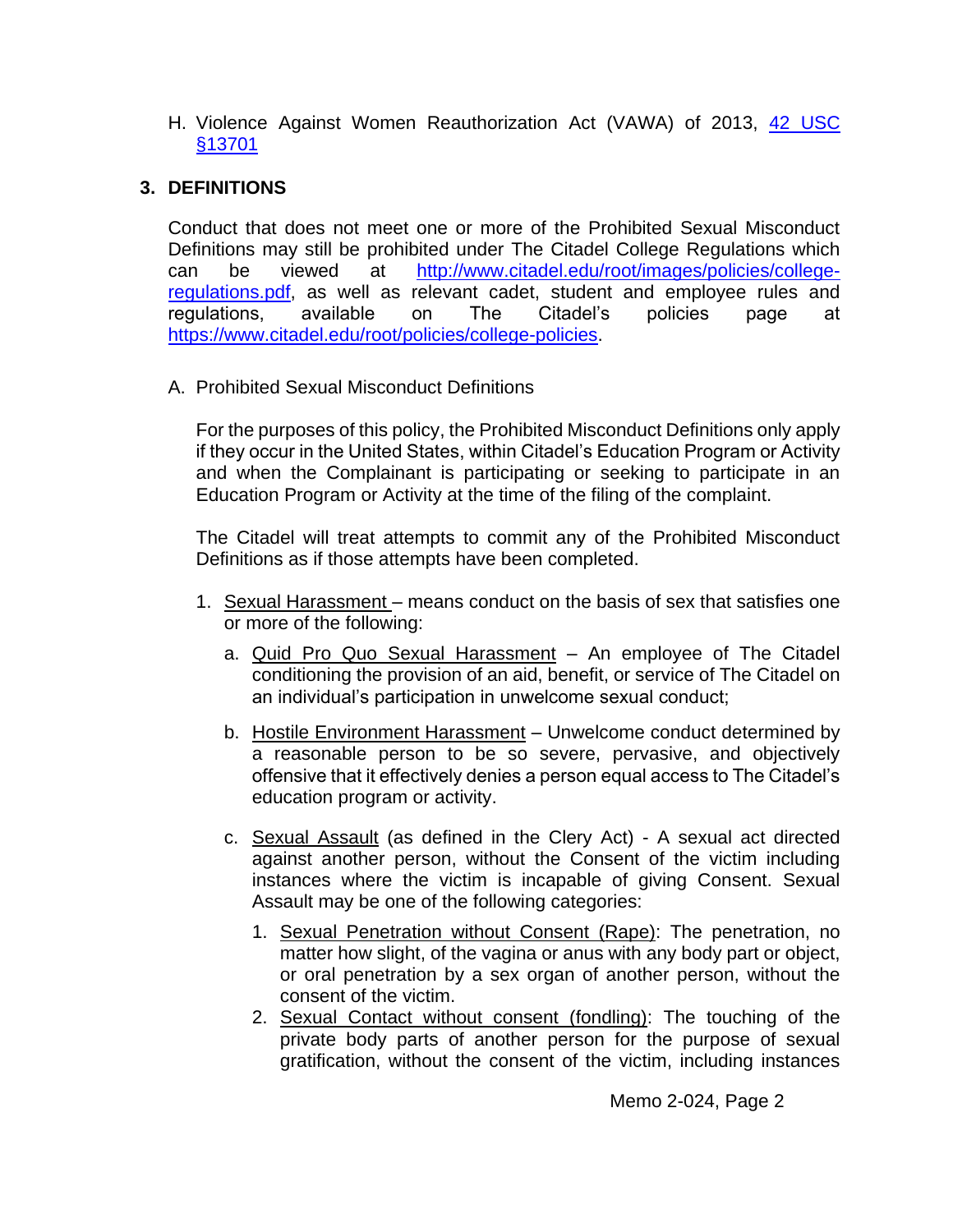where the victim is incapable of giving consent because of his/her age or because of his/her temporary or permanent mental incapacity.

- 3. Incest: Sexual intercourse between persons who are related to each other within the degrees wherein marriage is prohibited by law. In South Carolina that includes parent, child, aunt, uncle, niece, nephew, grandparent, grandchild, sibling (in whole or half-blood).
- 4. Statutory Rape Sexual intercourse with a person who is under the statutory age of consent, which is 16 years old.
- d. Dating Violence: Violence committed by a person who is or has been in a social relationship of a romantic or intimate nature with the victim.

(i) The existence of such a relationship shall be determined based on the reporting party's statement and with consideration of the length of the relationship, the type of relationship, and the frequency of interaction between the persons involved in the relationship.

(ii) For the purposes of this definition—

(A) Dating violence includes, but is not limited to, sexual or physical abuse or the threat of such abuse.

(B) Dating violence does not include acts covered under the definition of domestic violence.

- e. Domestic violence: Any felony or misdemeanor crimes of violence committed: (A) by a current or former spouse or intimate partner of the victim, (B) by a person with whom the victim shares a child in common, (C) by a person who is cohabitating with or has cohabitated with the victim as a spouse or intimate partner, (D) by a person similarly situated to a spouse of the victim under South Carolina domestic or family violence laws, (E) or by any other person against an adult or youth victim who is protected from that person's acts under the domestic or family violence laws of South Carolina.
- f. Stalking: Engaging in a course of conduct directed at a specific person that would cause a reasonable person to-- (A) fear for their safety or the safety of others; or (B) suffer substantial emotional distress.

A course of conduct is when a person engages in two or more acts that include, but are not limited to, acts in which the person directly, indirectly, or through third-parties, by any action, method, device, or means, follows, monitors, observes, surveys, threatens, or communicates to or about a person in a prohibited way, or interferes with a person's property.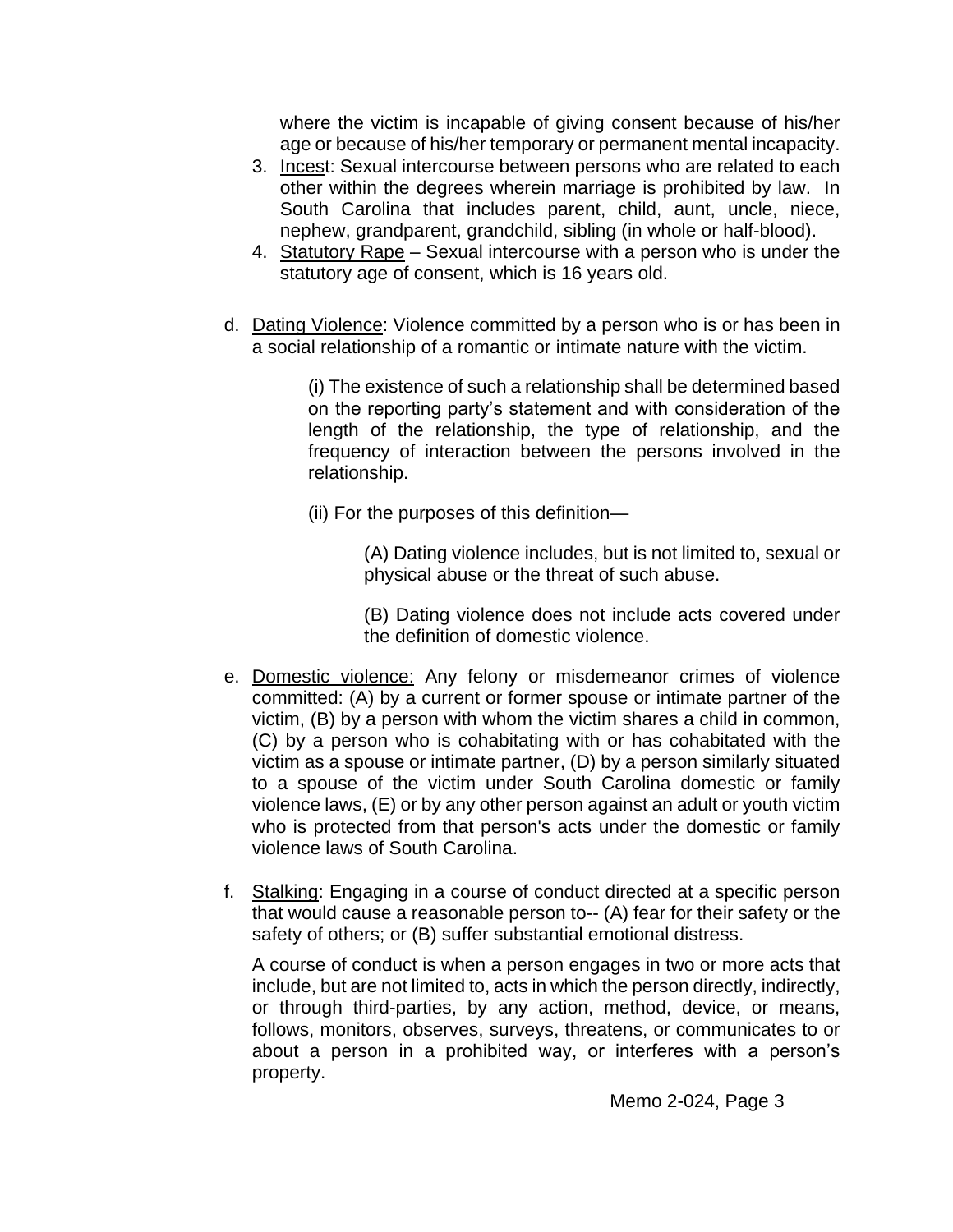Stalking includes the concept of cyberstalking, in which electronic media such as the Internet, social networks, blogs, cell phones, texts, or other similar devices or forms of contact are used to pursue, harass, or to make unwelcome contact with another person in an unsolicited fashion.

- g. Retaliation Any action, directly or through others, which is aimed to deter a reasonable person from reporting sexual misconduct or participating in an investigation or hearing or action that is done in response to such activities. This includes but is not limited to intimidation, threats, coercion, or discrimination against any individual (i) for the purpose of interfering with any right or privilege secured by Title IX of the Education Amendments of 1972 or its implementing regulations; or (ii) because the individual has made a report or complaint, testified, assisted, or participated or refused to participate in any manner in an investigation, proceeding, or hearing under this Policy. A finding of retaliation under this policy is not dependent on a finding that the underlying sexual misconduct occurred.
- B. Additional Definitions
	- 1. Advisor

A person chosen by a party or appointed by the institution to accompany the party to meetings related to the Title IX Grievance Process, to advise the party on that process, and to conduct cross-examination for the party at the hearing, if any. The advisor of choice may be, but is not required to be, an attorney. For additional information on the role of the advisor, expectations and limitations, see Section 4.K.

2. Alternative Resolution

As an alternative to the formal grievance procedure, The Citadel may offer parties the option of participating in an Alternative Resolution process. If both parties voluntarily consent, the institution can resolve the complaint without engaging in the formal grievance procedure.

3. Complainant

An individual who is alleged to be the victim of conduct that could constitute sexual harassment.

4. Confidential Resource

An employee of The Citadel who is not an Official With Authority (OWA) and who is **not** obligated to report Sexual Misconduct to the Title IX Coordinator

Memo 2-024, Page 4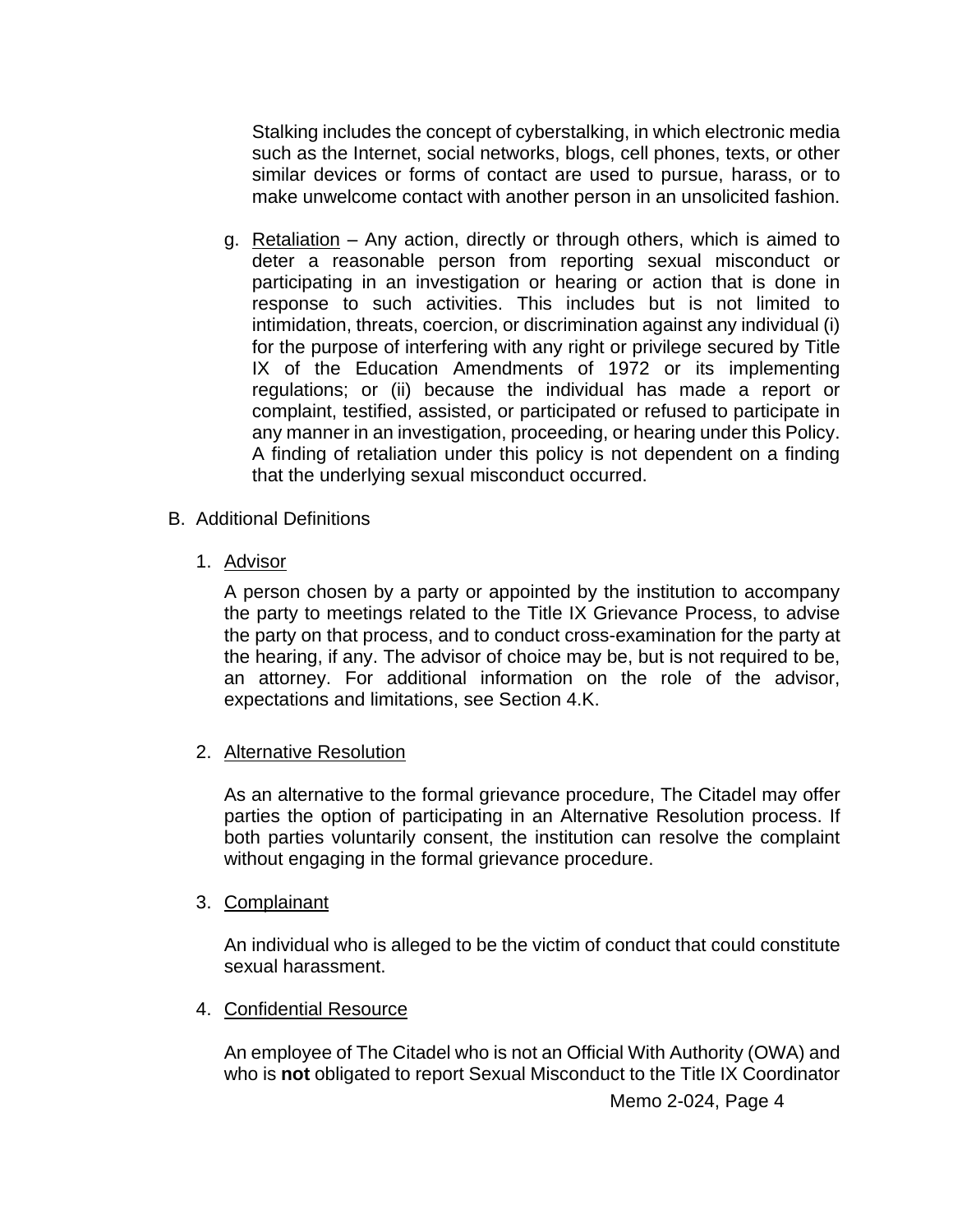without the Complainant's consent (irrespective of Clery Act Campus Security Authority status). Confidential Resources are a key element to The Citadel campus community and can advise on support and resource options, as well as provide the student or employee information on reporting options and processes. For a list of Confidential Resources, see Section 4.D.

5. Consent

The Citadel recognizes the standard of Affirmative Consent. Affirmative consent is:

- a. knowing, and
- b. voluntary, and
- c. clear permission
- d. by word or action
- e. to engage in any sexual activity

Consent must be given from the beginning to end of each sexual activity and each type of sexual contact. A person's silence or lack of resistance, in and of itself, does not establish consent. This definition of consent applies notwithstanding a participants' sex, sexual orientation, gender identity, or gender expression.

A person who is incapacitated lacks the ability to make informed judgements and cannot consent to sexual contact. Incapacitation is the inability, temporarily or permanently, to give consent because an individual is mentally and/or physically helpless, asleep, unconscious, or unaware that sexual activity is occurring. Mentally helpless means a person is rendered temporarily incapable of appraising or controlling one's own conduct. Physically helpless means a person is physically unable to verbally or otherwise communicate consent or unwillingness to an act.

When alcohol is involved, incapacitation is a state beyond drunkenness or intoxication. When drug use is involved, incapacitation is a state beyond being under the influence of or impaired by the use of the drug. Alcohol and other drugs impact each individual differently. Determining whether an individual is incapacitated requires an individualized determination.

When determining whether a person has the capacity to provide consent, the College will consider whether a sober, reasonable person in the same position knew or should have known that the other party could or could not consent to the sexual activity. When determining whether consent has been provided, all the circumstances of the relationship between the parties will be considered.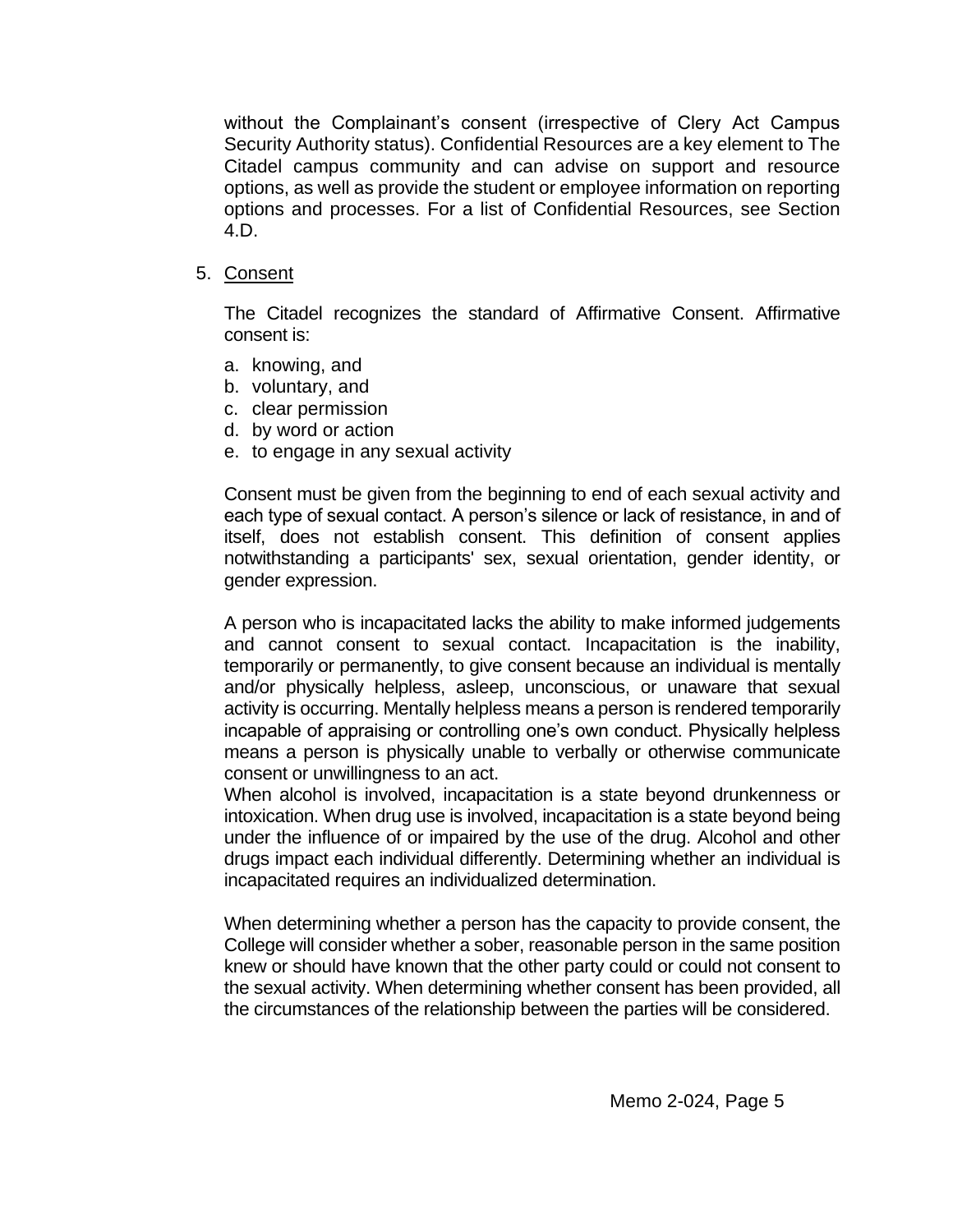# 6. Education Program or Activity

For purposes of this policy, the term "education program or activity" includes:

- a. Any on-campus premises
- b. Any off-campus premises in the United States that The Citadel has substantial control over. This includes buildings or property owned or controlled by a recognized Citadel-sponsored organization.
- c. Any off-campus location, events, or circumstances in the United States in which The Citadel exercised substantial control over the both the Respondent and the context in which the sexual harassment occurs.
- d. Activity occurring within computer and internet networks, digital platforms, and computer hardware or software owned or operated by, or used in the operations of The Citadel's programs and activities over which The Citadel has substantial control and are within the United States.

# 7. Formal Complaint

A document – including an electronic submission - filed by a Complainant with a signature or other indication that the Complainant is the person filing the Formal Complaint, or signed by the Title IX Coordinator, alleging Title IX Sexual Harassment against a Respondent about conduct within The Citadel's education program or activity and requesting initiation of the procedures consistent with the Title IX Grievance Process to investigate the allegation of Title IX Sexual Harassment. At the time of filing a formal complaint, a complainant must be participating in or attempting to participate in an education program or activity of the College.**The Citadel will only initiate an Investigation under this policy when a Complainant or the Title IX Coordinator files a Formal Complaint as defined in this Section 3.B(7).**

# 8. Title IX Grievance Process (or "Grievance Process")

The process of determining whether a Report constitutes Sexual Misconduct under this policy. The Title IX Grievance Process is broad and includes an Investigation. The Title IX Grievance Process begins upon The Citadel's receipt of a Report of Sexual Misconduct and includes the Title IX Coordinator's Initial Assessment, the Intake Meeting with a Complainant, the filing of a Formal Complaint, the Investigation – including the Hearing, and the Appeal, if any.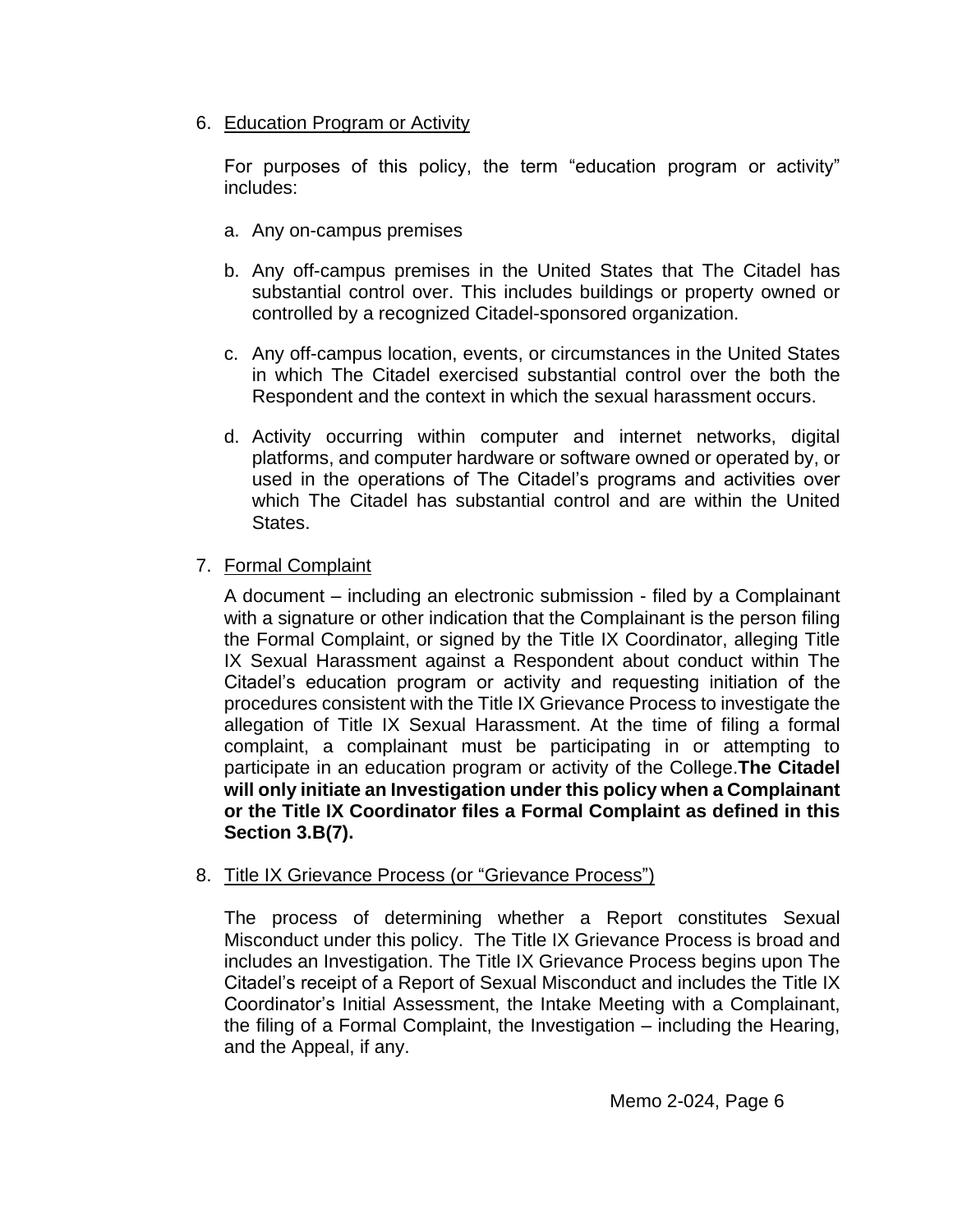### 9. Investigation

The formal process of gathering evidence related to a Formal Complaint. The Investigation is conducted by officials of The Citadel assigned by the Title IX Coordinator. The Investigation commences with a Notice of Investigation and concludes with a Final Determination after a Hearing. or if there is an appeal, the issuance of written decision describing the result of the appeal. A complete description of the Investigation process is contained at Section 4.L.

### 10.Official with Authority (OWA)

An employee of The Citadel who has the responsibility to implement corrective measures for harassment, discrimination, and/or retaliation on behalf of the college. If an OWA is notified of an incident, The Citadel must respond promptly, including notifying the Title IX Coordinator who will promptly contact the complainant.

### 11.Relevant Evidence and Questions

- a. Evidence is relevant if (1) it has any tendency to make a fact more or less probable than it would be without the evidence and (2) the fact is of consequence in determining whether sexual harassment occurred.
- b. A question is relevant if it will elicit relevant evidence, as described in 3.B.11.a above.

"Relevant" evidence and questions do not include the following types of evidence and questions, which are deemed "irrelevant" at all stages of the Title IX Grievance Process:

- a. Evidence and questions about the Complainant's sexual predisposition or prior sexual behaviors unless:
	- i. They are offered to prove that someone other than the Respondent committed the conduct alleged by the Complainant, or
	- ii. They concern specific incidents of the Complainant's prior sexual behavior with respect to the Respondent and are offered to prove consent.
- b. Evidence and questions that constitute, or seek disclosure of, information protected under a legally-recognized privilege, including the attorney-client privilege, the physician-patient privilege, and spousal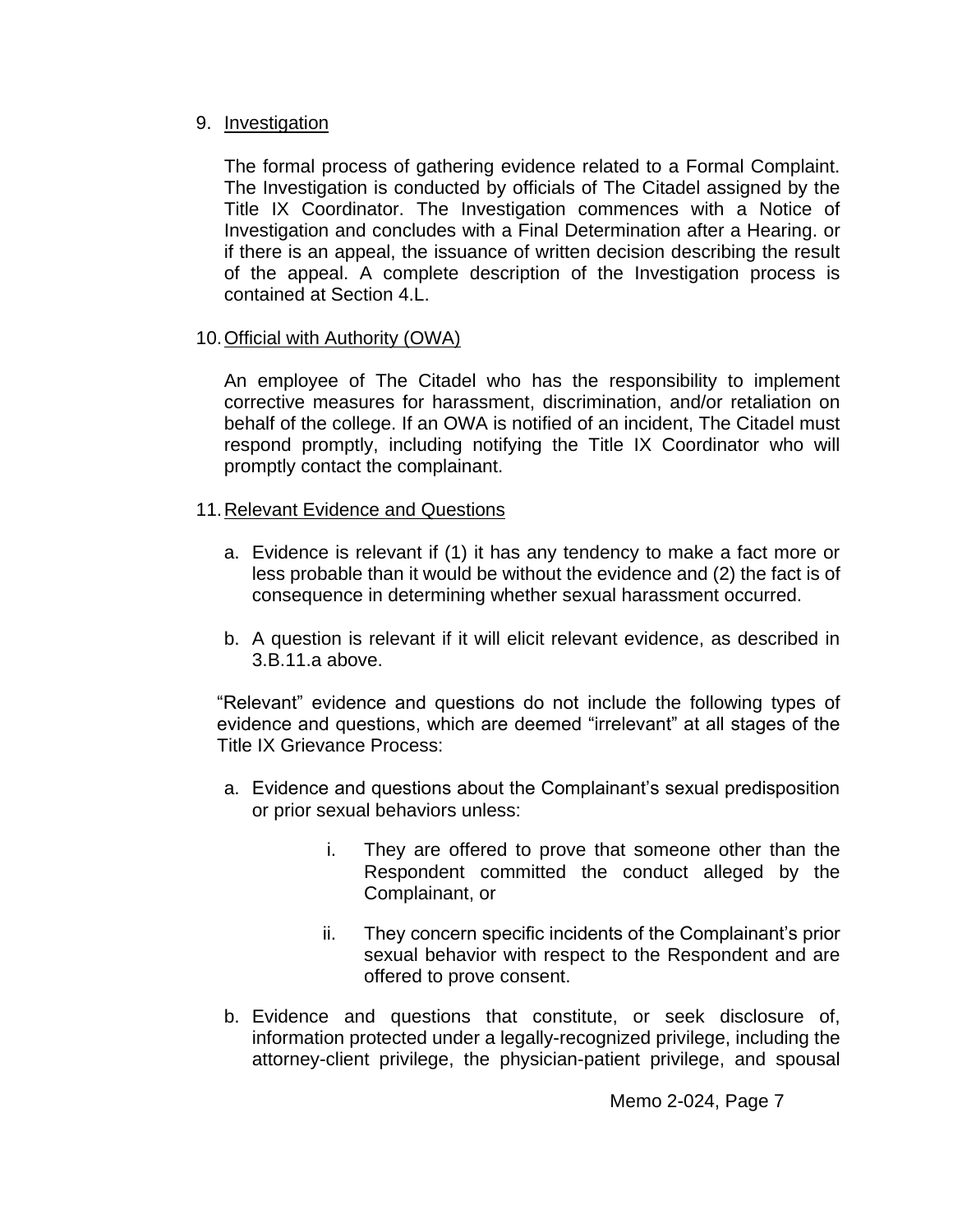privilege, unless the person holding such privilege has waived the privilege.

c. Any party's medical, psychological, and similar records unless the party has given voluntary, written consent.

# 12. Report

Notification of conduct that could constitute sexual harassment to a Responsible Employee of The Citadel, including but not limited to a Confidential Resource.

**Making a "report" of misconduct is different from filing a Formal Complaint.** When an individual makes a Report of sexual misconduct to anyone other than the Title IX Coordinator, The Citadel is not required to initiate an "Investigation," as prescribed in section 4.L. **The Citadel will only initiate an investigation under this policy when a Complainant or the Title IX Coordinator files a Formal Complaint as defined in Section 3.(B)7 above.**

# 13.Reporter

An individual who makes a Report of conduct that could constitute sexual harassment. A Reporter may be, but is not necessarily, a Complainant.

# 14.Respondent

An individual who has been reported to be the perpetrator of conduct that could constitute sexual harassment.

# 15.Responsible Employee

A Responsible Employee is an employee of The Citadel who The Citadel requires to promptly and fully report complaints of or information regarding sexual harassment to the Title IX Coordinator. Responsible Employees include all Public Safety personnel, Human Resources personnel, College Administrators, Supervisors, Academic Deans and Department Chairs, full-time and part-time faculty, TAC Officers, Commandant's Office personnel, employee advisors to recognized student organizations, and all student employees who supervise, teach or advise others in their capacity as employees (i.e. teaching assistants, admissions ambassadors, camp counselors, CSI student workers, etc.). In addition, all Athletics staff, to include the Athletics Directors, coaches and assistant coaches of Citadel teams, athletic trainers, team physicians, and athletic student assistants and managers are Responsible Employees.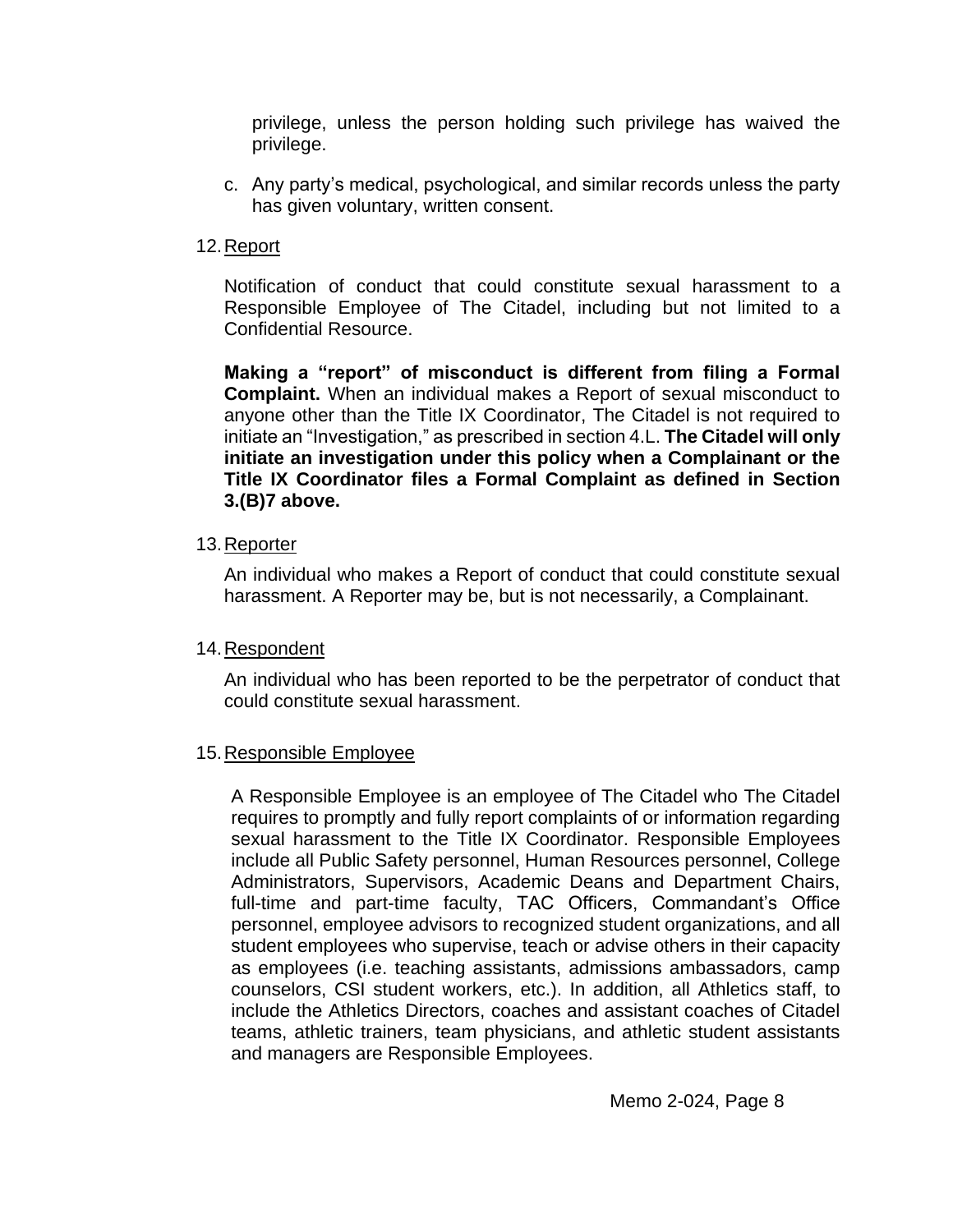### 16.Witness

An individual who has information relevant to the incident. Witnesses include individuals who observed the acts in question, can provide contextual information, or have other information related to the incident, the disclosure, the parties, or related matters. Witnesses may provide subject matter expert information. In limited situations, witnesses may provide character information.

# **4. POLICY**

 $\overline{a}$ 

A. The Citadel, The Military College of South Carolina ("The Citadel") is committed to creating an educational and employment environment free of harassment and discrimination for all of its employees, students, and College community. The Citadel prohibits any form of discrimination and harassment on the basis of sex, race, color, age, religion, national or ethnic origin, sexual orientation, gender identity or expression, pregnancy, marital or family status, medical condition, genetic information, veteran status, or disability in any decision regarding admissions, employment, or participation in a Citadel program or activity in accordance with federal, state, and local non-discrimination and equal opportunity laws, such as Titles VI and VII of the Civil Rights Act of 1964, Title IX of the Education Amendments of 1972, the Final Title IX Rule issued by the U.S. Department of Education in May 2020<sup>[1]</sup> (Final Rule), The Age Discrimination in Employment Act, The Americans with Disabilities Act and ADA Amendments Act, and The Equal Pay Act.

The Citadel also prohibits unlawful harassment in any form, including, but not limited to Title IX Sexual Harassment. Sexual Harassment, as defined by the Title IX regulations, includes Sexual Assault, Dating Violence, Domestic Violence and Stalking, as defined by the Jeanne Clery Disclosure of Campus Security Act (Clery Act), as amended by the Violence Against Women Reauthorization Act of 2013 (VAWA).

In addition, The Citadel prohibits Retaliation against any individual for the purpose of interfering with any right or privilege secured by this policy or federal or state laws, or because the individual makes a good faith report of Title IX Sexual Harassment, files a Formal Complaint, testifies, assists, participates, or refuses to participate in any manner in an investigation,

<sup>&</sup>lt;sup>[1]</sup> The full text of the Final Rule and its extensive Preamble are available here: [http://bit.ly/TitleIXReg](https://nam01.safelinks.protection.outlook.com/?url=http%3A%2F%2Fbit.ly%2FTitleIXReg&data=02%7C01%7Cvmercado%40citadel.edu%7C96e4ad2c8cf2457449fb08d840b043d8%7C960c1081d06341f8844b41d738db04a3%7C0%7C0%7C637330473086952441&sdata=xn31xieTF5Lk9oLg%2BBC4CLze4b%2BjqaZyj6WgizImzX4%3D&reserved=0)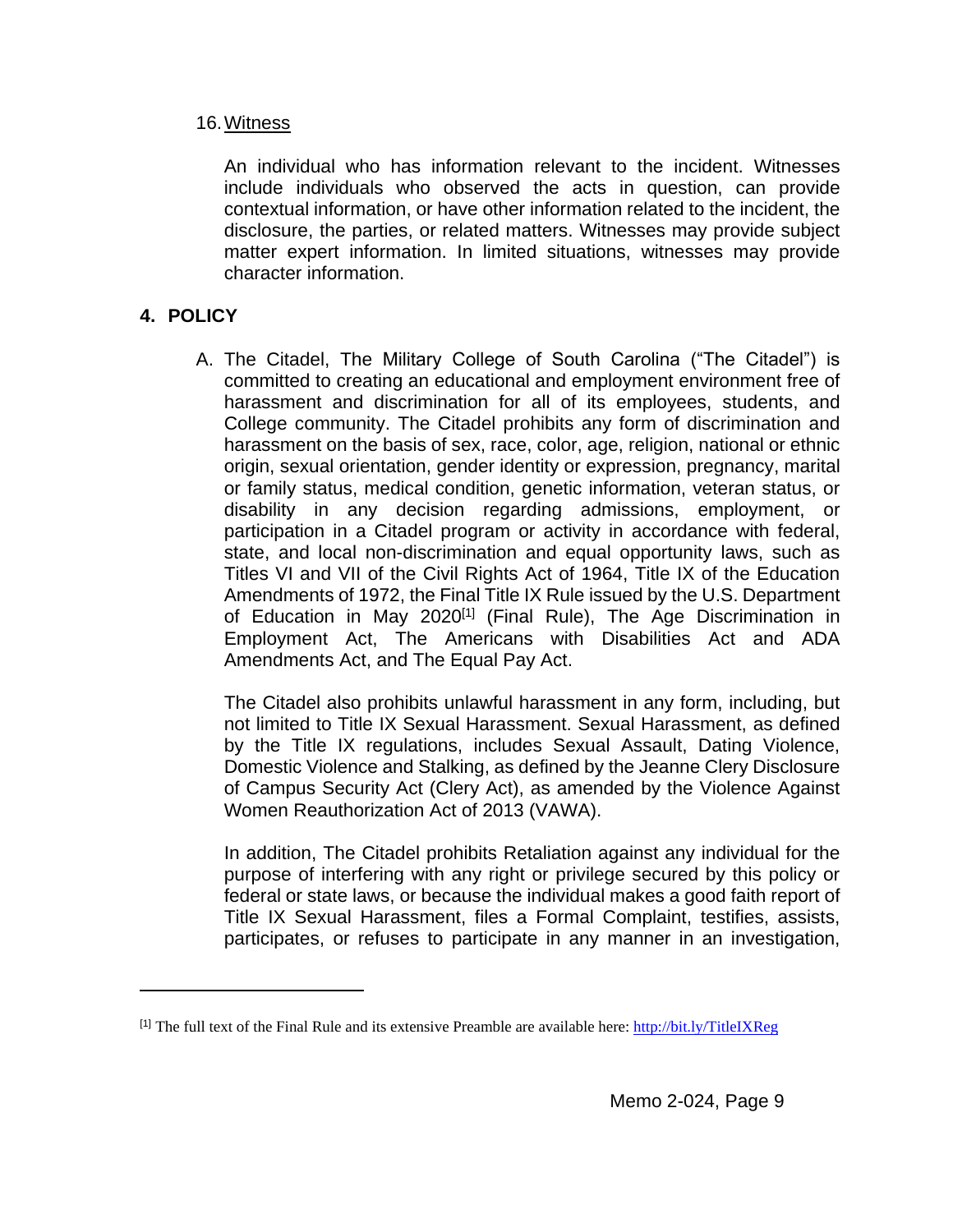proceeding, or hearing related to a report or Formal Complaint of prohibited conduct under this policy.

This policy applies to all students, staff, faculty, and other individuals participating in or seeking to participate in The Citadel's program or activities, including education and employment. Any individual found responsible for engaging in Title IX Sexual Harassment in violation of this policy will face disciplinary sanctions up to and including expulsion (for students) or termination from employment (for employees).

Inquiries about the application of Title IX and its implementing regulations may be referred to the Title IX Coordinator, to the Assistant Secretary for Civil Rights, or both.

Questions related to this policy can be directed to the following individual:

Valerie Mercado Title IX Coordinator/Compliance Officer 171 Moultrie Street Bond Hall, Rm 310 Charleston, SC 29409 [vmercado@citadel.edu](mailto:vmercado@citadel.edu) (843) 953-6881 (office) (724) 433-0462 (cell)

Inquiries may be made externally to:

Office for Civil Rights (OCR) U.S. Department of Education 400 Maryland Avenue, SW Washington, D.C. 20202-1100 Customer Service Hotline #: (800) 421-3481 Facsimile: (202) 453-6012 TDD#: (877) 521-2172 Email: [OCR@ed.gov](mailto:OCR@ed.gov) Web: [http://www.ed.gov/ocr](https://nam01.safelinks.protection.outlook.com/?url=http%3A%2F%2Fwww2.ed.gov%2Fabout%2Foffices%2Flist%2Focr%2Findex.html&data=02%7C01%7Cvmercado%40citadel.edu%7C96e4ad2c8cf2457449fb08d840b043d8%7C960c1081d06341f8844b41d738db04a3%7C0%7C0%7C637330473086892466&sdata=nOzLFta3dhby%2B4kaz8c8flrK6%2BQBdTRuyVpPKRLimGs%3D&reserved=0) For inquiries involving employees: **[Equal](https://nam01.safelinks.protection.outlook.com/?url=http%3A%2F%2Fwww.eeoc.gov%2Fcontact%2F&data=02%7C01%7Cvmercado%40citadel.edu%7C96e4ad2c8cf2457449fb08d840b043d8%7C960c1081d06341f8844b41d738db04a3%7C0%7C0%7C637330473086902461&sdata=x7hoLZduUpWoFAzqUvp78BjCRWxUvjOJrpVcFTGMmTQ%3D&reserved=0) Employment Opportunity** [Commission](https://nam01.safelinks.protection.outlook.com/?url=http%3A%2F%2Fwww.eeoc.gov%2Fcontact%2F&data=02%7C01%7Cvmercado%40citadel.edu%7C96e4ad2c8cf2457449fb08d840b043d8%7C960c1081d06341f8844b41d738db04a3%7C0%7C0%7C637330473086902461&sdata=x7hoLZduUpWoFAzqUvp78BjCRWxUvjOJrpVcFTGMmTQ%3D&reserved=0) [\(](https://nam01.safelinks.protection.outlook.com/?url=http%3A%2F%2Fwww.eeoc.gov%2Fcontact%2F&data=02%7C01%7Cvmercado%40citadel.edu%7C96e4ad2c8cf2457449fb08d840b043d8%7C960c1081d06341f8844b41d738db04a3%7C0%7C0%7C637330473086912462&sdata=azHWMYTC7M9tsn399HhJynKjDMWZxa5%2FHtVQcjjKL6k%3D&reserved=0)EEOC)

B. Non-Discrimination in Application of Policy

The requirements and protections of this policy apply equally regardless of sex, sexual orientation, gender identity, gender expression, or other protected classes covered by federal or state law. All requirements and protections are equitably provided to individuals regardless of such status or status as a Complainant, Respondent, or witness. Individuals who wish

Memo 2-024, Page 10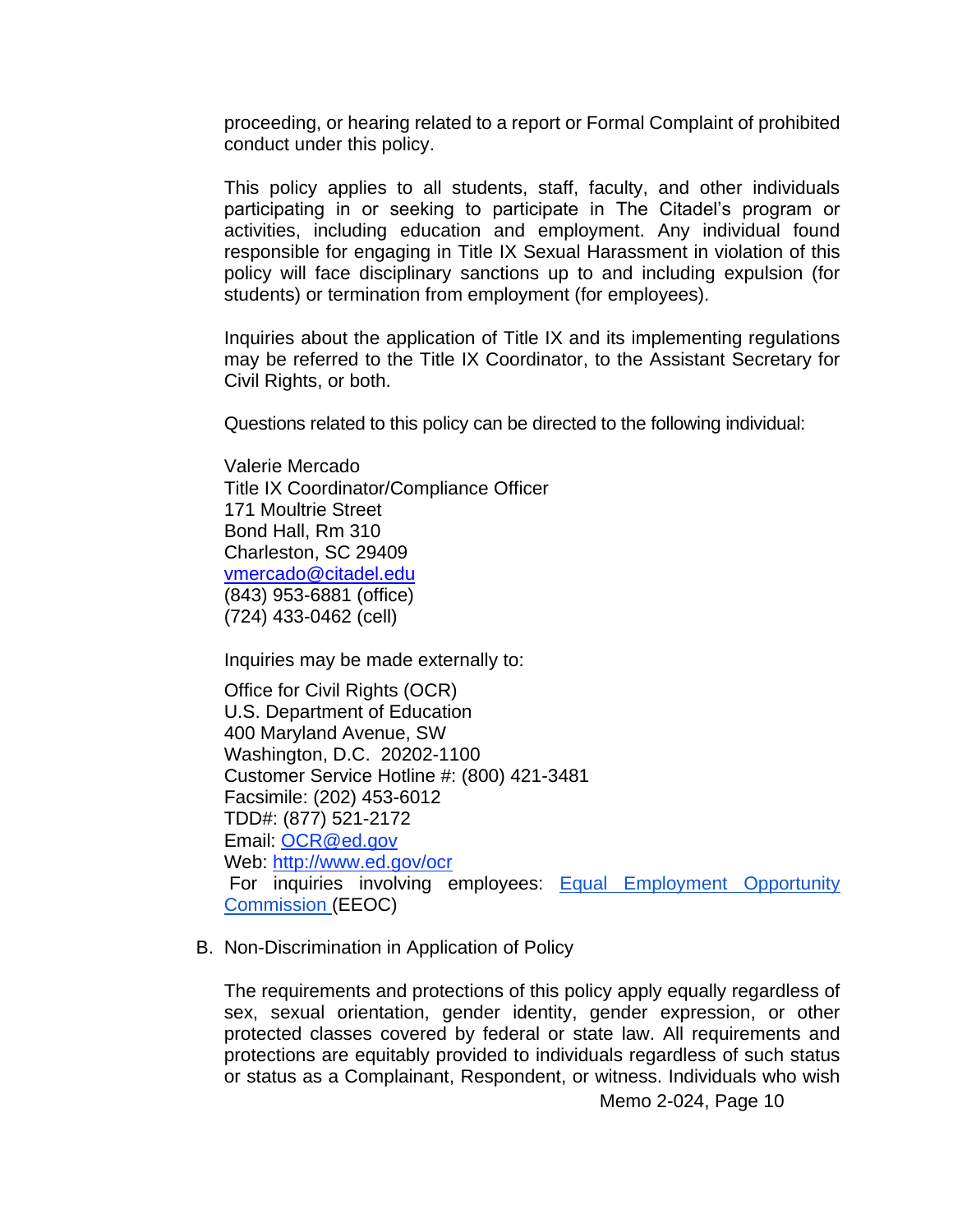to file a complaint about the institution's policy or process may contact the Department of Education's Office for Civil Rights using contact information available at [https://ocrcas.ed.gov/contact-ocr.](https://ocrcas.ed.gov/contact-ocr)

C. Disability Accommodations

This Policy does not alter any institutional obligations under federal disability laws including the Americans with Disabilities Act of 1990, and Section 504 of the Rehabilitation Act of 1973. Parties may request reasonable accommodations for disclosed disabilities to the Title IX Coordinator at any point before or during the Title IX Grievance Process that do not fundamentally alter the Process. For privacy reasons, Title IX Officials may not know if a Party is receiving accommodations in other institutional programs or activities. Therefore, a Party who wishes to request reasonable accommodations in the Title IX Process must make a request to the Title IX Coordinator.

D. Statement on Privacy and Confidentiality

The Citadel is committed to protecting the privacy of all individuals involved in a report of sexual harassment. Every effort will be made to protect the privacy interests of all individuals involved. Privacy and confidentiality have distinct meanings under this policy.

Privacy generally means that information related to a report of sexual misconduct will only be shared with a limited circle of individuals, including individuals who "need to know" in order to assist in the review, investigation, or resolution of the report or to deliver resources or support services. While not bound by confidentiality or privilege, these individuals will be discreet and respect the privacy of all individuals involved in the process. All participants in an investigation of sexual misconduct, including advisors and witnesses, will be informed that privacy helps enhance the integrity of the investigation and protect the privacy interests of the parties and will be asked to keep any information learned in an investigation meeting or hearing confidential, to the extent consistent with applicable law.

Certain individuals are designated as having "confidentiality." For reports made to employees designated with having confidentiality, The Citadel will respect the reporting party's expectations of privacy to the extent possible by law, while still ensuring compliance with other reporting obligations. For example, complaints involving minors will not be kept confidential.

Individuals designated as having confidentiality may report the nature, date, time and general location of an incident to the Title IX Coordinator. Confidential resources will not share other information with the Title IX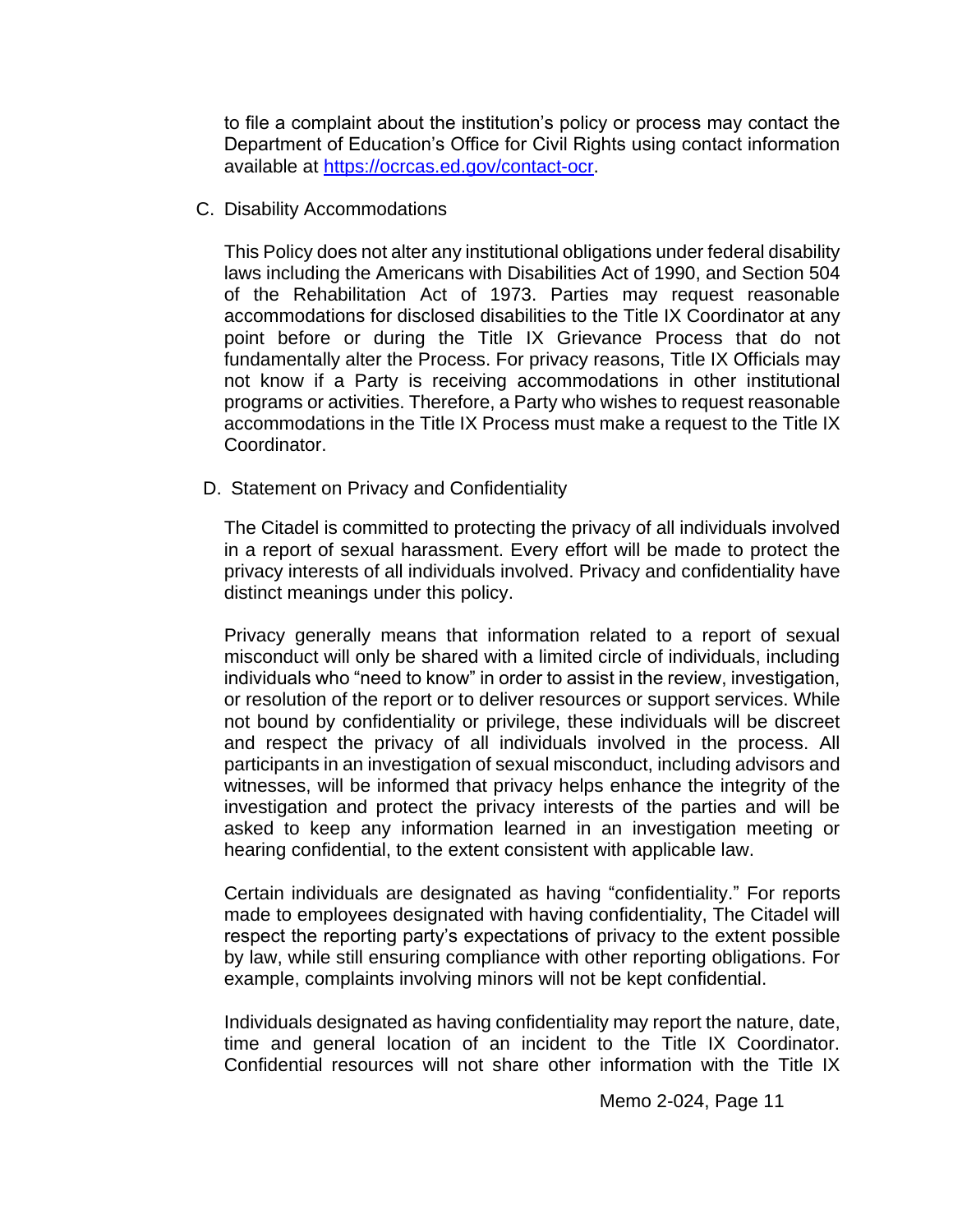Coordinator or any other employee of The Citadel without the express permission of the disclosing party. Confidential resources can provide information to Reporters about The Citadel's on and off-campus resources, support services, and other options.

As noted above, because of the confidential nature of these resources, disclosing information to or seeking advice from a confidential resource does not constitute a report or complaint to The Citadel and will not result in a response or investigation by The Citadel. A person consulting with a confidential resource may later decide to make a report to The Citadel and/or law enforcement.

The Citadel will generally respect a Complainant's choice whether to report an incident to local law enforcement or initiate The Citadel's Title IX Grievance Process, unless The Citadel determines that there is an overriding interest with respect to the safety or welfare of The Citadel community. Where a report involves suspected abuse of a child (an individual under the age of 18 at the time of the incident(s) as reported), all Citadel employees are required to notify Citadel Department of Public Safety, 811 on campus or 843-953-5114. All other members of the community are strongly encouraged to report suspected child abuse to law enforcement or the South Carolina Abuse and Neglect Reporting Hotline: 1-888-CARE4US (1-888-227-3487).

In order to protect the health and safety of the campus community, The Citadel may issue a Timely Warning of conduct that discloses a potential immediate threat to the campus.

**The following Citadel Officials will provide privacy, but not confidentiality, upon receiving a complaint of prohibited conduct, and may also be contacted to discuss concerns regarding this policy and procedures:**

#### **Title IX Coordinator**

Valerie Mercado Title IX Coordinator/Compliance Officer 171 Moultrie Street Bond Hall, Rm 310 Charleston, SC 29409 [vmercado@citadel.edu](mailto:vmercado@citadel.edu) (843) 953-6881(office)/(724) 433-0462 (cell)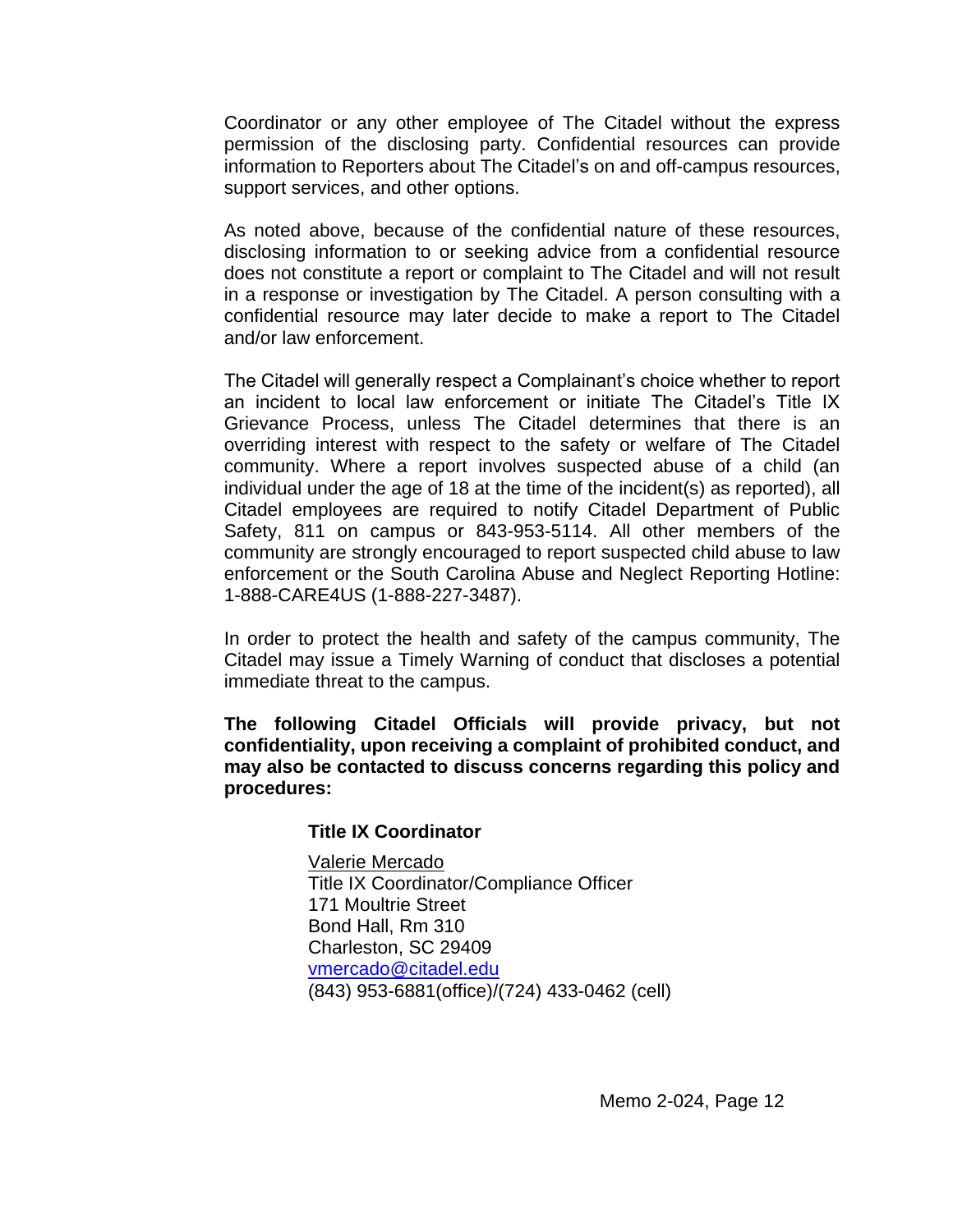#### **Deputy Title IX Coordinator**

Kayla Buckmon 171 Moultrie Street Bond Hall, Rm 310 Charleston, SC 29409 [Kshaw3@citadel.edu](mailto:Kshaw3@citadel.edu) (843) 953-5092

#### **Volunteer Deputy Title IX Coordinators**

Sergeant Major Jason P. Moffitt United States Marine Corps (Ret) (843) 953-0503 | (561) 704-8590 [jmoffitt@citadel.edu](mailto:jmoffitt@citadel.edu)

Chief Master Sergeant Jennifer Kersey United States Air Force (Ret) (843) 953-5535 | (253) 495-7615 [jkersey@citadel.edu](mailto:jkersey@citadel.edu)

Captain Wouter Sijtsma Royal Netherlands Air Force (843) 953-0505 [wsijtsma@citadel.edu](mailto:wsijtsma@citadel.edu)

Pam King Office of Institutional Research Bond Hall 366 (843) 953-6790 | (843) 670-1898 [kingp1@citadel.edu](mailto:kingp1@citadel.edu)

#### **Office of the Commandant**

COL Heyward Hutson, Asst. Commandant for Discipline (843) 953-6931 [hhutson@citadel.edu](mailto:hhutson@citadel.edu)

#### **The Citadel Department of Public Safety**

Off Campus: 9-1-1 | On Campus: 8-1-1 (campus phones only) Office: 843-953-5114 [psaf@citadel.edu](mailto:psaf@citadel.edu) 208 Richardson Ave. Charleston, SC 29403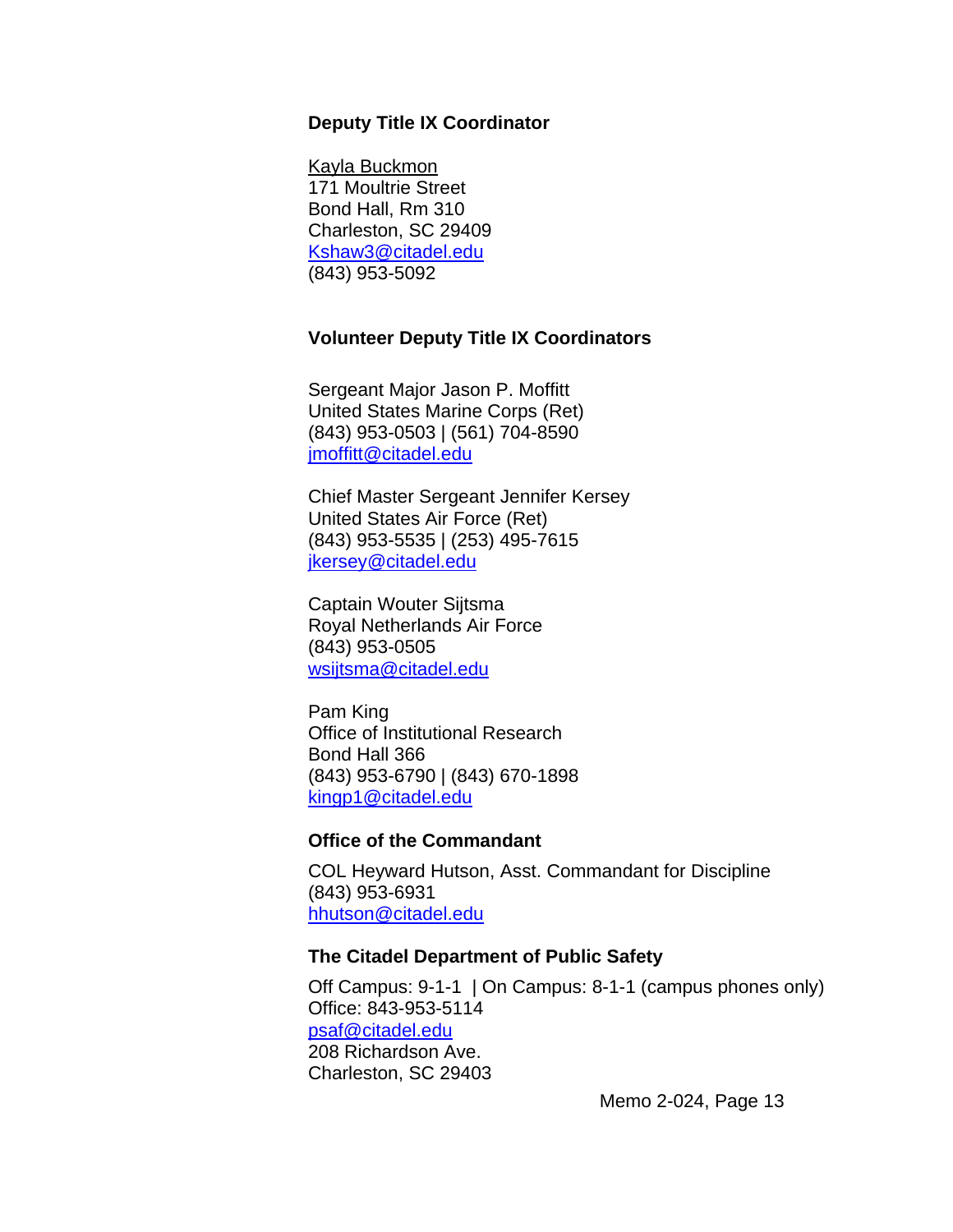### **Officials With Authority**

Please see the list of Citadel OWAs in [Annex C.](https://documentcloud.adobe.com/link/review?uri=urn:aaid:scds:US:1f513914-72d8-4eaf-95c9-a2f43462f863)

#### **Responsible Employees**

See identification of Responsible Employees in Section 3.B.15

**The following Citadel Officials/Offices may provide confidentiality upon receiving a report of misconduct and provide supportive measures to the student or employee:**

> **Director of Campus Advocacy, Response, and Education (CARE) / Campus Advocate**

Dr. Ashley Gilmore Mark Clark Hall, Rm 215 agilmore@citadel.edu (843) 953-7277 (office) (706) 358-6192 (cell) <https://www.citadel.edu/root/care>

**The Citadel Counseling Center** 203 Richardson Ave <https://www.citadel.edu/root/counselingcenter>

#### **Ombudspersons**

Colonel Robert Pickering, Jr. 37 Thompson Hall (843) 953-5096 (office) (843) 437- 9645 (cell) robert.pickering@citadel.edu ombud@citadel.edu <https://www.citadel.edu/root/ombudsperson>

Major Shamus Gillen 120 Bond Hall, Admissions Office (843) 953-4830 (office) (843) 743-9847 (cell) (843) 478-0239 (personal cell) Shamus.gillen@citadel.edu ombud@citadel.edu <https://www.citadel.edu/root/ombudsperson>

Memo 2-024, Page 14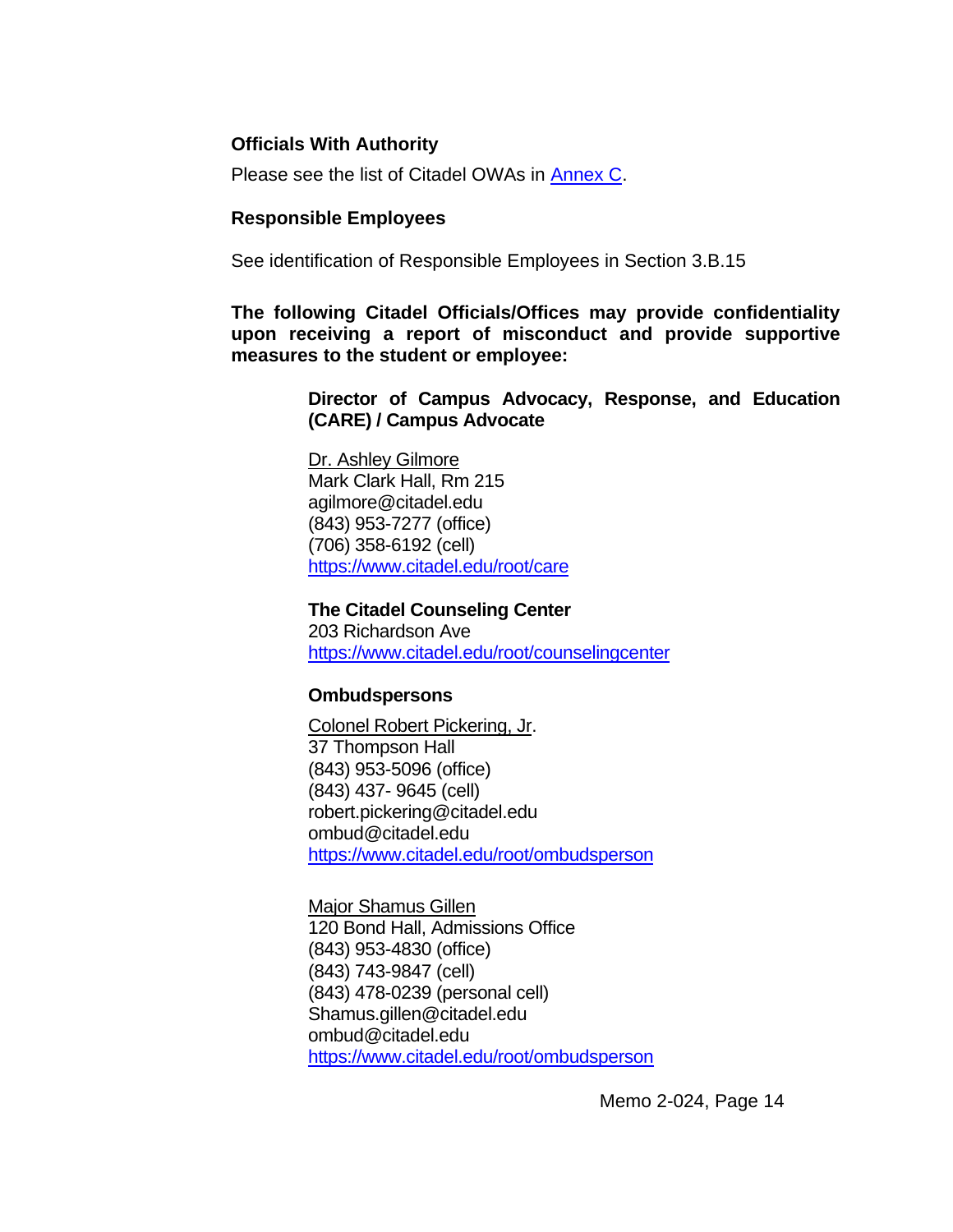### **The Citadel Chaplain to the Corps of Cadets and Director of Religious Activities**

Chaplain Aaron Meadows Office Location: Summerall Chapel (Work Phone) 843-953-5049 (Cell Phone) 843-345-3832 Email: [smeadows@citadel.edu](mailto:smeadows@citadel.edu) <https://www.citadel.edu/root/chapel-chaplains>

E. Making a Report

Any person may make a Report of sex discrimination, including sexual harassment (whether or not the person reporting is the person alleged to be the recipient of conduct that could constitute sex discrimination or sexual harassment), in person, by mail, by telephone, or by electronic mail using the contact information listed for the Title IX Coordinator, or by any other means that results in the Title IX Coordinator receiving the person's verbal or written report. However, The Citadel's receipt of a "Report" does not require The Citadel to initiate an "Investigation," as prescribed in section 4.L. **The Citadel will only initiate an investigation under this policy when a Complainant or the Title IX Coordinator files a Formal Complaint as defined in Section 3.(B)7 above.**

A Report may be made at any time (including during non-business hours) by using the telephone number or electronic mail address, or by mail to the office address listed for the Title IX Coordinator. Electronic and anonymous reporting may also be done by using the Fraud, Waste, and Abuse Compliance Hotline found at the bottom of the [www.citadel.edu](http://www.citadel.edu/) homepage or at<https://secure.ethicspoint.com/domain/media/en/gui/38738/index.html>

# **Contact information for the Title IX Coordinator**:

Valerie Mercado Title IX Coordinator/Compliance Officer 171 Moultrie Street Bond Hall, Rm 310 Charleston, SC 29409 [vmercado@citadel.edu](mailto:vmercado@citadel.edu) (843) 953-6881 (office) (724) 433-0462 (cell)

# **Criminal Reporting Options:**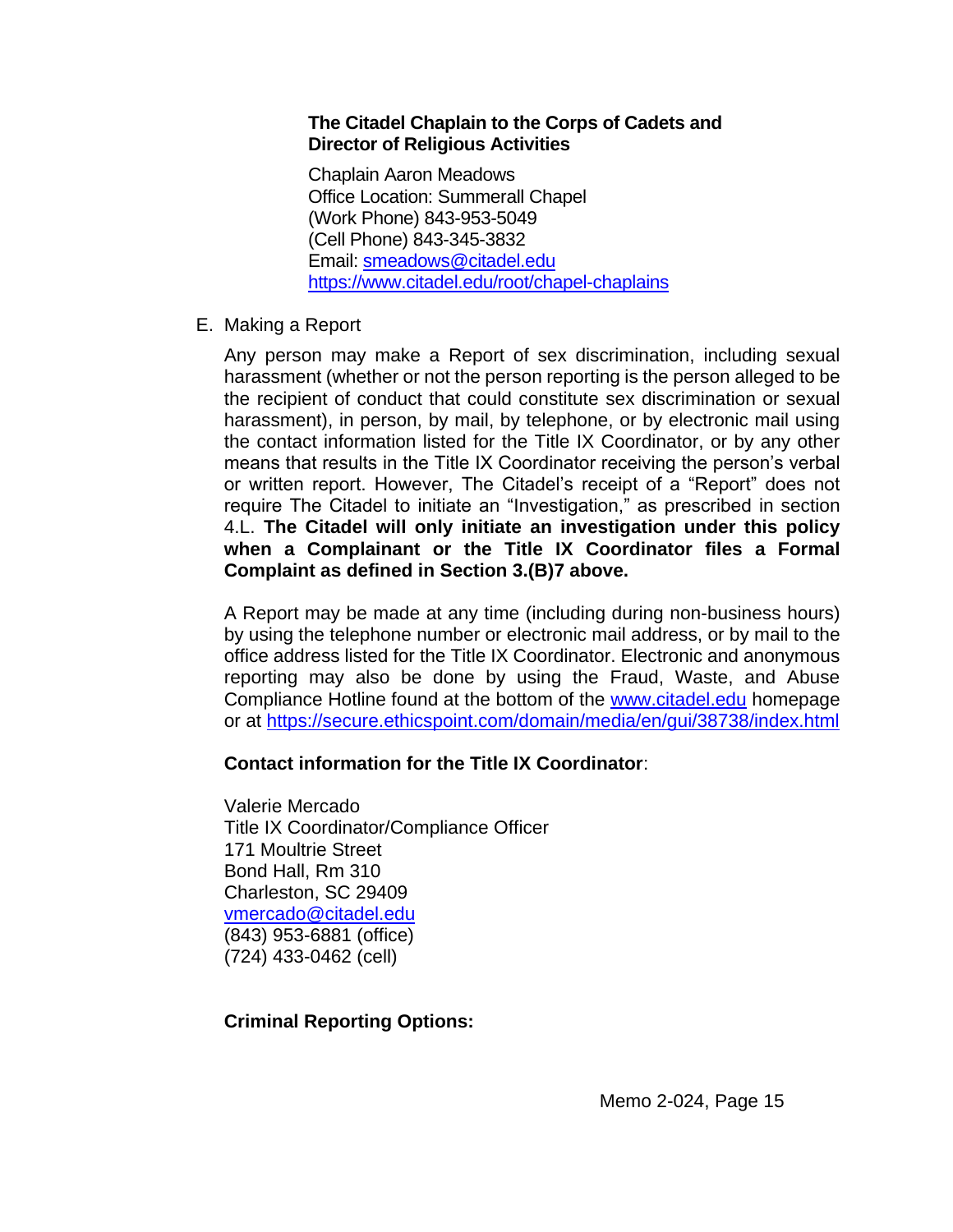A Complainant may also seek to initiate a criminal complaint, separate from, or in conjunction with a report to The Citadel. At the Complainant's request, the Title IX Coordinator will assist the Complainant in contacting local law enforcement and will cooperate within the extent permitted by law with law enforcement agencies if a Complainant decides to pursue the criminal process. Please contact the Title IX Coordinator during business hours if you need assistance in filing a police report.

- 1. The Citadel Department of Public Safety Off Campus: 9-1-1 | On Campus: 8-1-1 (campus phones only) Office: 843-953-5114 [psaf@citadel.edu](mailto:psaf@citadel.edu) 208 Richardson Ave. Charleston, SC 29403
- 2. South Carolina Law Enforcement Division (SLED) (803) 737-9000 (24/7); or the Ninth Circuit Solicitor

# **External Reporting Options:**

1. A person may also file a complaint with the U.S. Department of Education's Office for Civil Rights regarding an alleged violation of Title IX by contacting the following office:

# **Office for Civil Rights (OCR)**

*U.S. Department of Education* 400 Maryland Avenue, SW Washington, D.C. 20202-1100 Customer Service Hotline #: (800) 421-3481 Facsimile: (202) 453-6012 TDD#: (877) 521-2172 Email: OCR@ed.gov Web:<http://www.ed.gov/ocr>

2. Employees may also file a charge with the Equal Employment Opportunity Commission (EEOC) regarding an alleged violation of Title VII by calling 1800-669-4000 or visiting <https://www.eeoc.gov/employees/howtofile.cfm>

# **Off-campus Support Resources**

The following agencies can also provide support, advocacy, and resources related to crime reporting and victim services: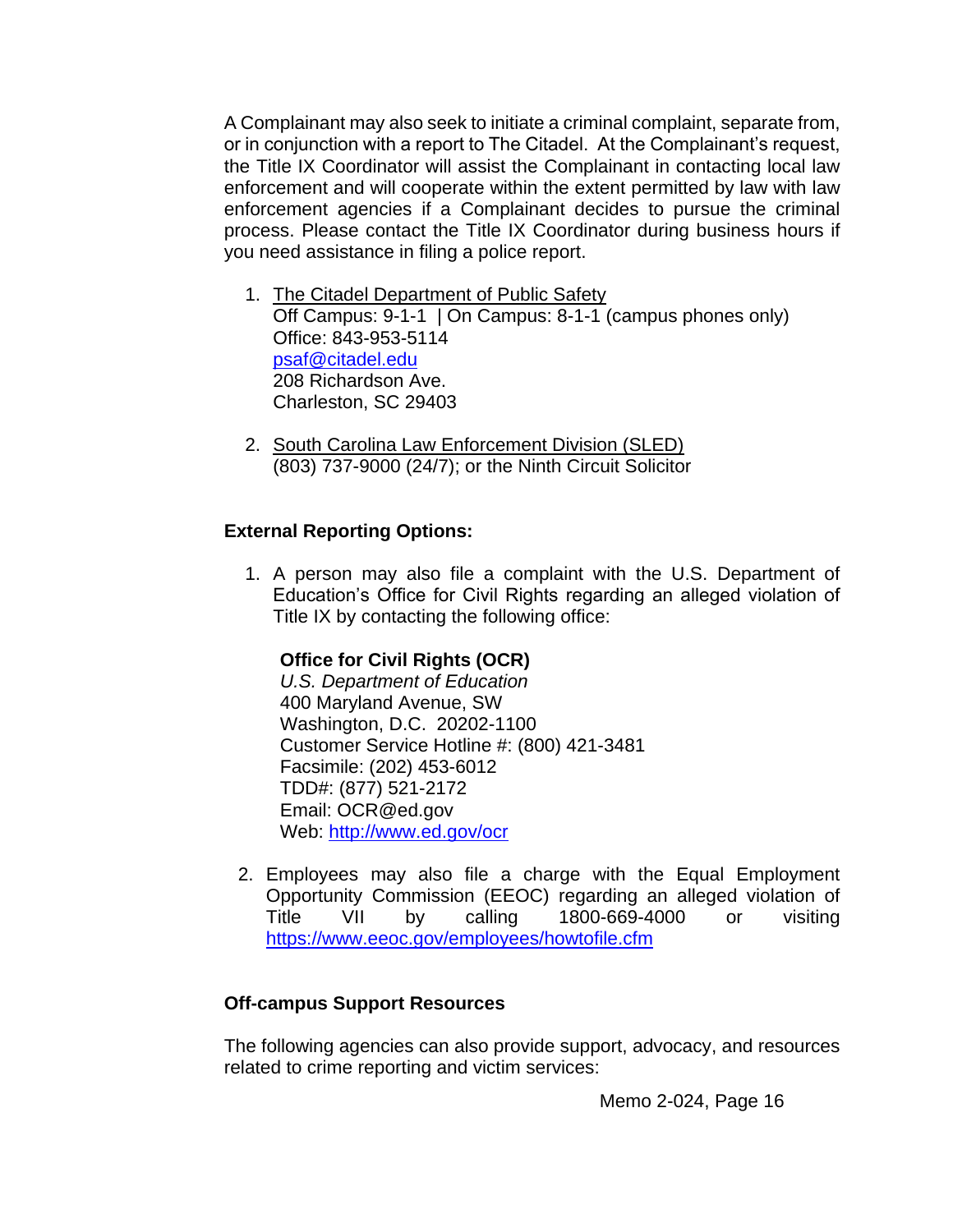- 1. People Against Rape, a local, non-profit community agency specializing in assisting victims of sexual assault, (843) 745-0144  $(24/7);$
- 2. Medical University of South Carolina Emergency Room (MUSC), (843) 792-9127. MUSC provides triage, medical treatment, and, within 120 hours of the assault, a free Sexual Assault Forensic Exam (SAFE). Recipients of the exam do not have to file criminal charges.
- 3. My Sister's House domestic abuse emergency shelter: Crisis Line: 843-744-3242 Admin Office: 843-747-4069
- 4. Rape, Abuse & Incest National Network - RAINN: <https://www.rainn.org/get-help>
- 5. City of Charleston Police Department Victim's Advocates Catrice Smalls, Victim Advocate (843) 720-2425 Chelsea Hagan, Child Advocate (843) 720-3031 Vera Witt, Spanish Speaking Advocate (843) 720-3032 Joshua Williamson, Elder Advocate (843) 720-2534
- F. Initial Assessment
	- 1. Response to Report of Sexual Misconduct

Upon receipt of a Report of Sexual Misconduct, whether from a Complainant or from a third-party (*i.e.* a "Reporter"), the Title IX Coordinator will conduct an Initial Assessment of the reported information and respond to any immediate health or safety concerns raised by the report. The Title IX Coordinator will also promptly contact the Complainant to discuss:

- a. the availability of supportive measures with or without the filing of a Formal Complaint;
- b. the process for filing a Formal Complaint; and
- c. ascertain and consider the Complainant's wishes with respect to supportive measures.

A Complainant may decline to participate in the Grievance Process, including the Initial Assessment, may request supportive measures only, may file a Formal Complaint, or may request more time to consider his or her options. Regardless of the Complainant's actions, as described below, the Title IX Coordinator may determine that it is appropriate to file a Formal Complaint on behalf of a Complainant. A Complainant is always eligible for reasonably available supportive measures, regardless of whether the Grievance Process or Alternative Resolution is initiated.

Memo 2-024, Page 17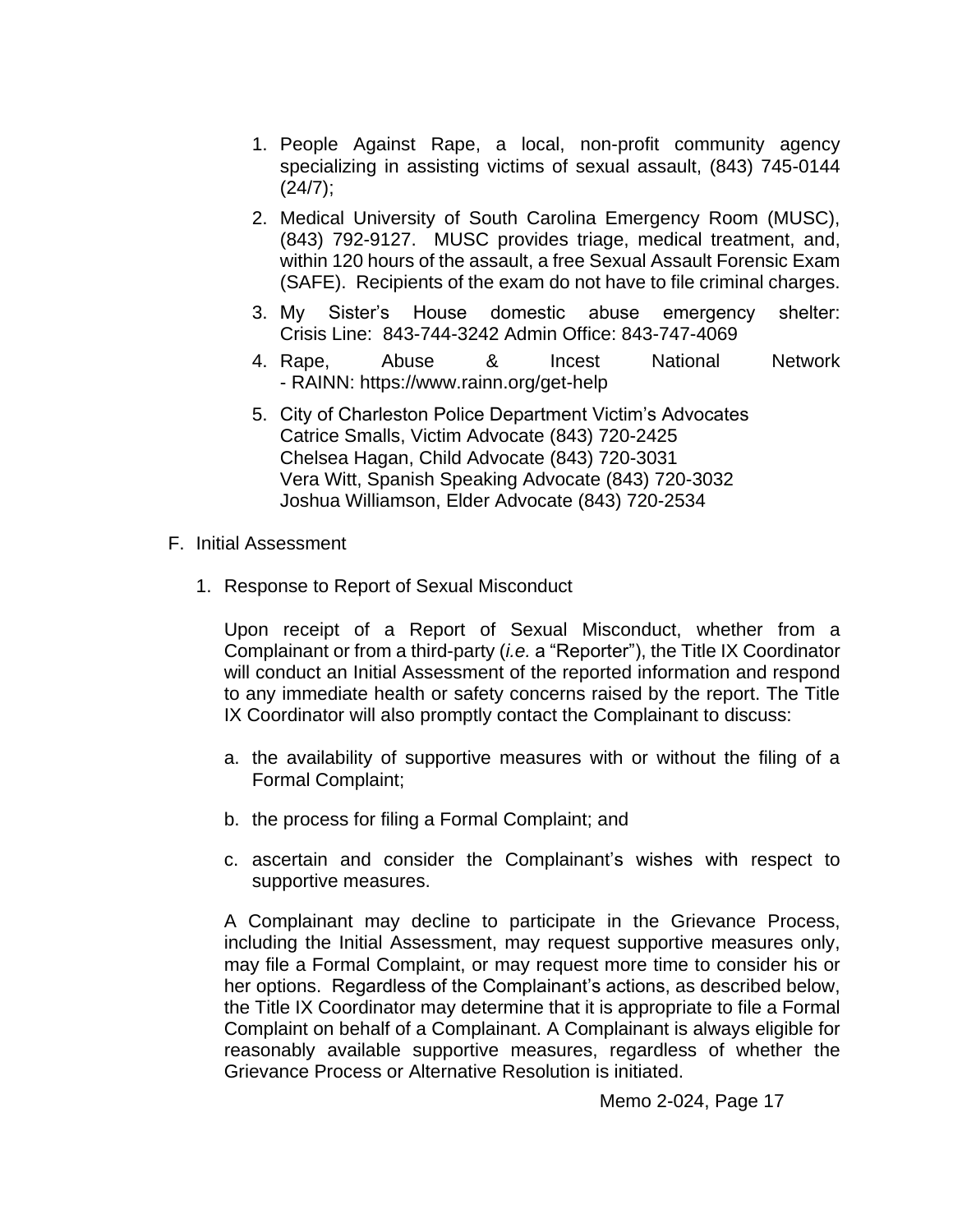As part of the Initial Assessment, the Title IX Coordinator will determine, in consultation with other need-to-know college officials, as appropriate, whether the reported conduct falls within the jurisdiction and scope of this Policy.

2. Intake Meeting

The Initial Assessment typically includes an intake meeting, which may take place in person or via live technology, with the Complainant to understand the nature and circumstances of the report and to provide the Complainant with information about resources, including local law enforcement resources as applicable, procedural options, supportive measures, and an opportunity to discuss the Policy.

In addition to conducting the intake meeting, the Title IX Coordinator will provide the Complainant with written information about resources, procedural options for resolving Formal Complaints, reasonably available supportive measures and the process for requesting and obtaining them, the range of disciplinary sanctions available upon a finding of responsibility for violating the Policy, the prohibition against retaliation, and how to report concerns of retaliation. The written information will also include information about campus and community resources and services, including counseling, health, mental health, victim advocacy, legal assistance, and other available services. This written information will also include a notification about the process for seeking disability-based accommodations, academic adjustments, and/or auxiliary aids under section 504 of the Rehabilitation Act/or the Americans with Disabilities Act.

3. Supportive Measures

The Citadel will offer and implement appropriate and reasonable supportive measures to the parties upon a report of sexual harassment.

Supportive measures are non-disciplinary, non-punitive, individualized services offered as appropriate, as reasonably available, and without fee or charge to the parties to restore or preserve access to The Citadel's education program or activity, including measures designed to protect the safety of all parties, The Citadel's educational environment, and/or deter harassment, discrimination, and/or retaliation. The Citadel will maintain the privacy of the supportive measures, provided that privacy does not impair The Citadel's ability to provide the supportive measures.

Supportive measures may include, but are not limited to: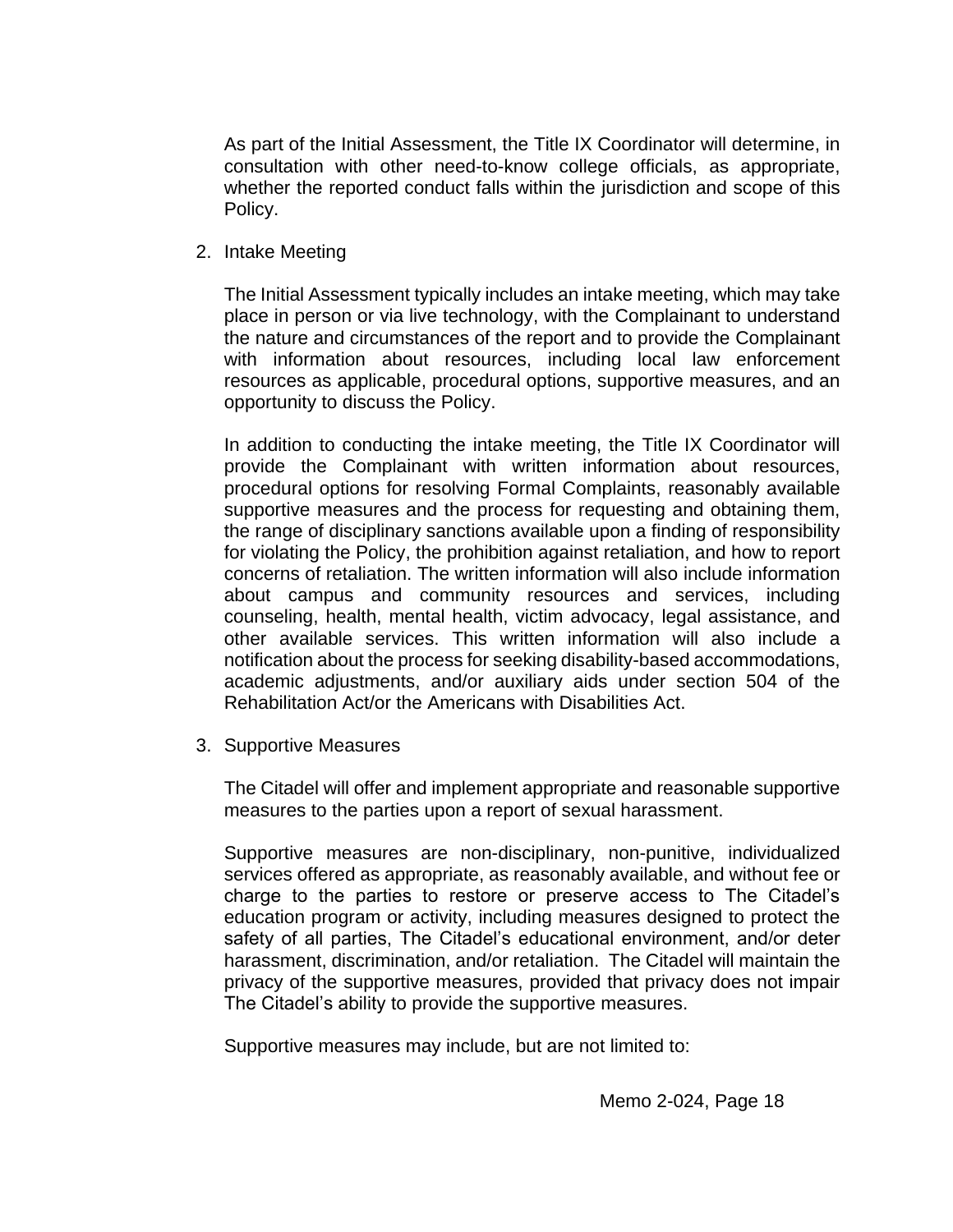- a. Referral to counseling, medical, and/or other healthcare services
- b. Referral to the Employee Assistance Program
- c. Extensions of deadlines or other course-related adjustments
- d. Modifications of work or class schedules
- e. Campus escort services
- f. No-trespass Orders
- g. Restrictions on contact between the parties (no contact orders)
- h. Changes in work or housing locations
- i. Leaves of absence
- j. Increased security and monitoring of certain areas of the campus

Violations of No Contact Orders will be referred to the appropriate cadet, student or employee conduct policy for enforcement.

4. Emergency Removal

The Citadel retains the authority to remove a student Respondent from The Citadel's program or activity on an emergency basis, where The Citadel (1) undertakes an individualized safety and risk analysis and (2) determines that an immediate threat to the physical health or safety of any student or other individual arising from the allegations of sexual harassment justifies a removal. In determining whether to remove a student respondent pursuant to this section F.4, The Citadel will utilize the procedures prescribed in [Memorandum 2-9 Temporary Suspension of Students.](https://www.citadel.edu/root/images/policies/temporary-suspension-of-students-policy.pdf) If The Citadel determines such removal is necessary, the student Respondent will be provided notice and an opportunity to challenge the decision immediately following the removal.

5. Administrative Leave

The Citadel retains the authority to place a non-student employee Respondent on administrative leave during the Title IX Grievance Process and will utilize the procedures described in [Memorandum 2-9 Progressive](https://www.citadel.edu/root/images/policies/progressive-discipline-policy.pdf)  [Discipline.](https://www.citadel.edu/root/images/policies/progressive-discipline-policy.pdf)

G. Filing a Formal Complaint

At any time following an incident that could constitute sexual harassment, a Complainant or the Title IX Coordinator may file a Formal Complaint. Filing of a Formal Complaint initiates the Title IX Grievance Process, which includes an Investigation and concludes with a Hearing.

To file a Formal Complaint, a Complainant must provide the Title IX Coordinator a written, signed complaint alleging sexual harassment against a respondent and requesting that The Citadel investigate the allegation. Complainants are only able to file a Formal Complaint under this Policy if they are currently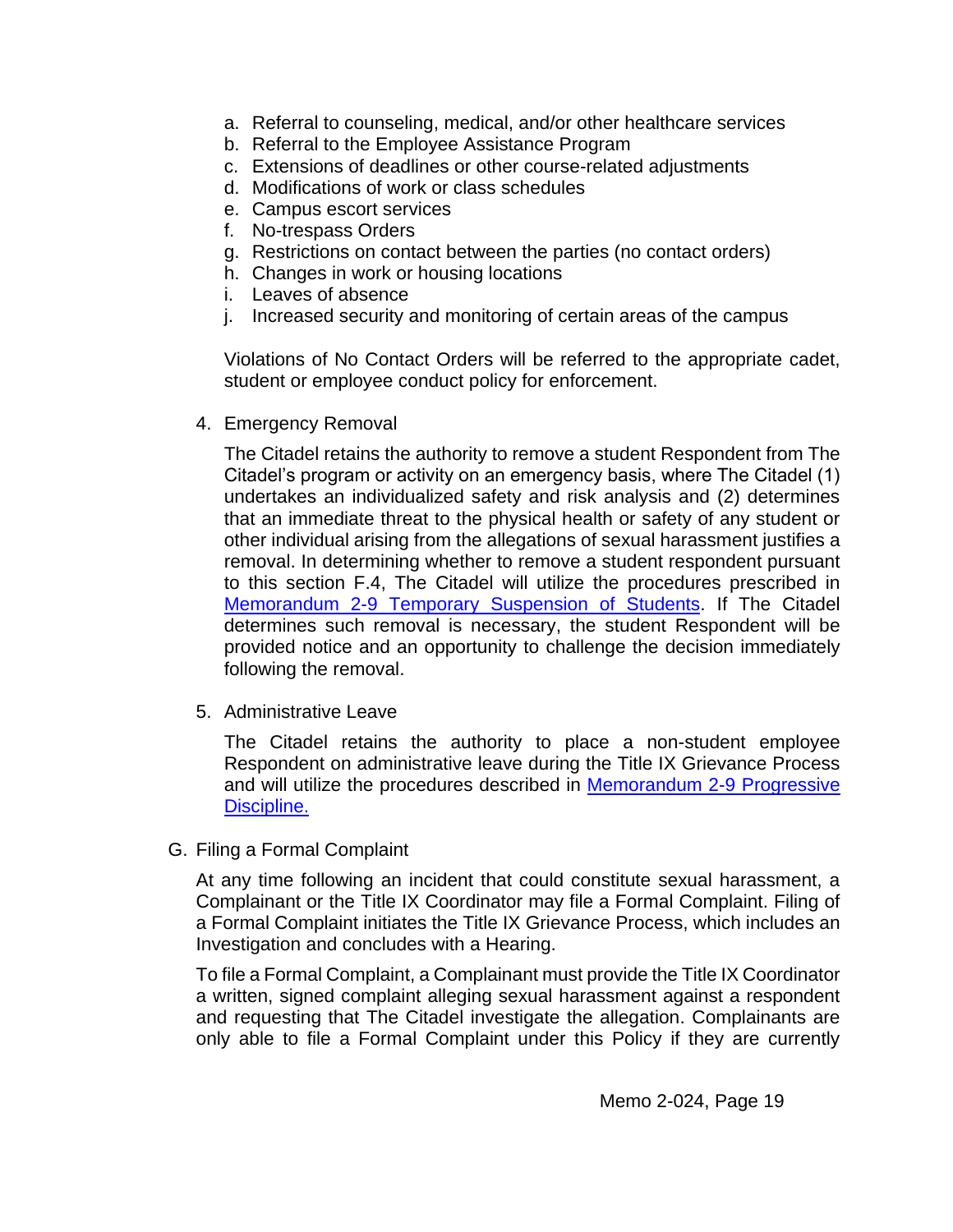participating in, or attempting to participate in, the education programs or activities of The Citadel, including as an employee.

If the Complainant elects not to file a Formal Complaint, the Title IX Coordinator may still determine a Formal Complaint is necessary. The Title IX Coordinator will consider the following factors:

- 1. The totality of the known circumstances;
- 2. The nature and scope of the alleged conduct, including whether the reported behavior involves the use of a weapon;
- 3. The respective ages and roles of the Complainant and Respondent;
- 4. The risk posed to any individual or to the campus community by not proceeding, including the risk of additional violence;
- 5. Whether there have been other reports of other Sexual Misconduct by the Respondent;
- 6. The Complainant's interest in the college not pursuing an investigation or disciplinary action and the impact of such actions on the complainant;
- 7. Whether the college possesses other means to obtain relevant evidence;
- 8. Fairness considerations for both the Complainant and the Respondent;
- 9. The Citadel's obligation to provide a safe and non-discriminatory environment; and
- 10.Any other available and relevant information.

The Citadel will inform the Complainant of the Title IX Coordinator's decision to file a Formal Complaint in writing. The Complainant need not participate in the process further but will receive all notices issued under this Policy.

A Complainant who files a Formal Complaint may elect, at any time, to address the matter through The Citadel's Alternative Resolution Process. See Section 4.P.

The Citadel will complete the Grievance Process in a reasonably prompt manner after the filing of the Formal Complaint, though The Citadel may extend the Process for sufficient reason, including but not limited to the absence of a party, a party's advisor, or a witness; concurrent law enforcement activity; or the need for language assistance or accommodation of disabilities. See Section 4.Q.

At any time during the Title IX Grievance Process, and regardless of any actions taken by The Citadel, any other entity, or any person, a Complainant may seek the assistance of law enforcement, including but not limited to the filing of a criminal complaint. The Citadel will provide the Complainant assistance in seeking such assistance.

# H. Consolidation of Formal Complaints

The Citadel may consolidate Formal Complaints against more than one Respondent, or by more than one Complainant against one or more Respondents, or by one party against the other party, where the allegations of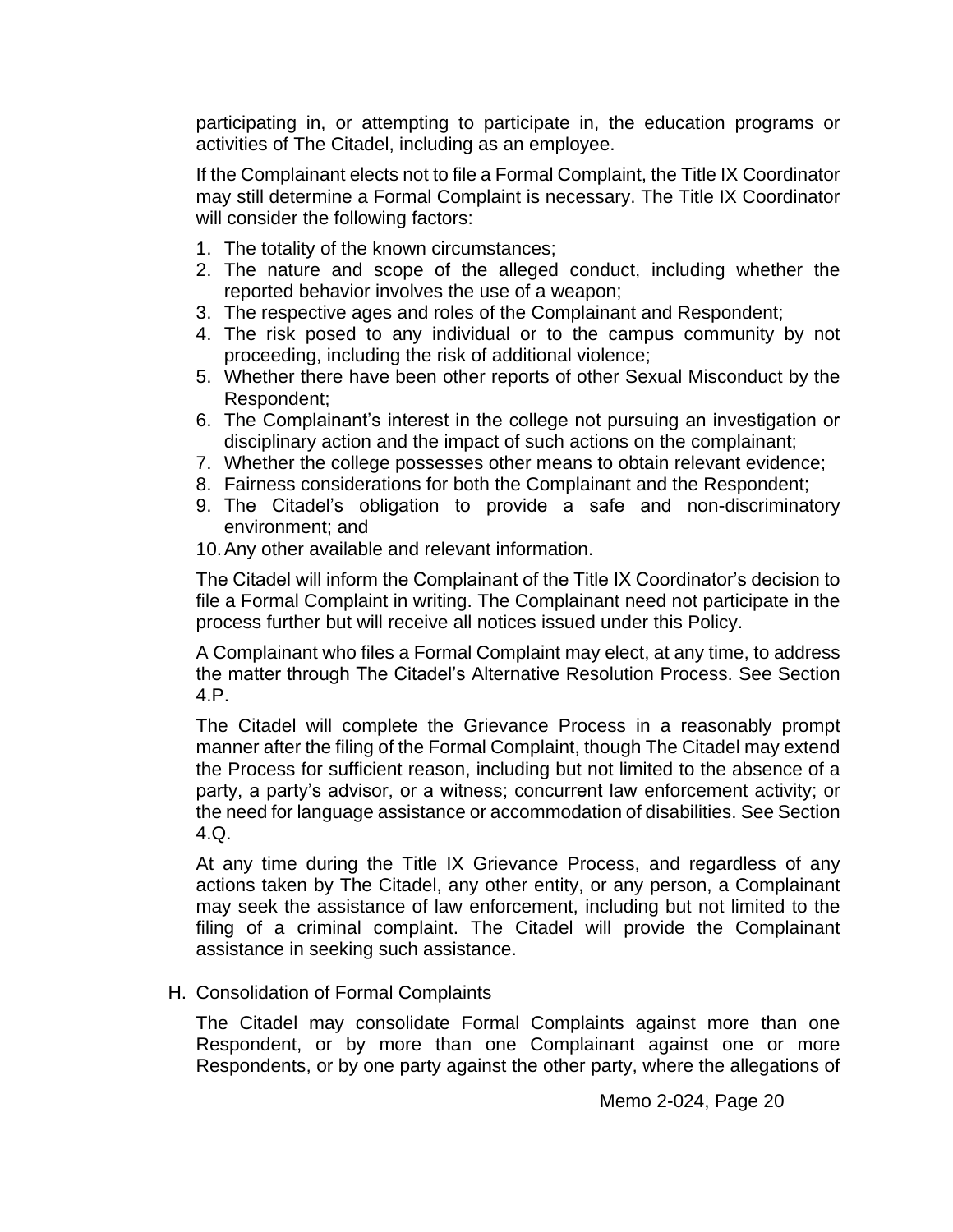Sexual Misconduct arise out of the same or substantially similar facts or circumstances. All parties will receive simultaneous, timely notification of any such consolidation. During the course of the investigation, the investigation may reveal the existence of additional or different potential policy violations, which may also be consolidated following notification to the parties of the amended notice of investigation.

- I. Determining Jurisdiction
	- 1. Required Elements

The Citadel will determine if the Title IX Grievance Process should apply to a Formal Complaint. The Process will apply when all of the following elements are met, in the reasonable determination of the Title IX Coordinator:

- a. The conduct is alleged to have occurred in the United States;
- b. The conduct is alleged to have occurred in a Citadel education program or activity as described in 3.B.6; and
- c. The alleged conduct, even if proved, would constitute sexual misconduct as defined in this policy.

If all of the elements are met, The Citadel will investigate the allegations according to the Title IX Grievance Process.

2. Mandatory Dismissal

If any of the conditions in Section I.1 are not met, the Title IX Coordinator will notify the parties that the Formal Complaint is being dismissed for the purposes of the Title IX Grievance Process. Each party may appeal this dismissal using the procedure outlined in "Appeals," below.

3. Discretionary Dismissal

The Citadel may dismiss a Formal Complaint brought under the Title IX Grievance Policy, or any specific allegations raised within the Formal Complaint, at any time during the investigation or hearing if:

- a. A Complainant notifies the Title IX Coordinator in writing that they would like to withdraw the Formal Complaint or any allegations raised in the Formal Complaint;
- b. The Respondent is no longer enrolled or employed by The Citadel; or,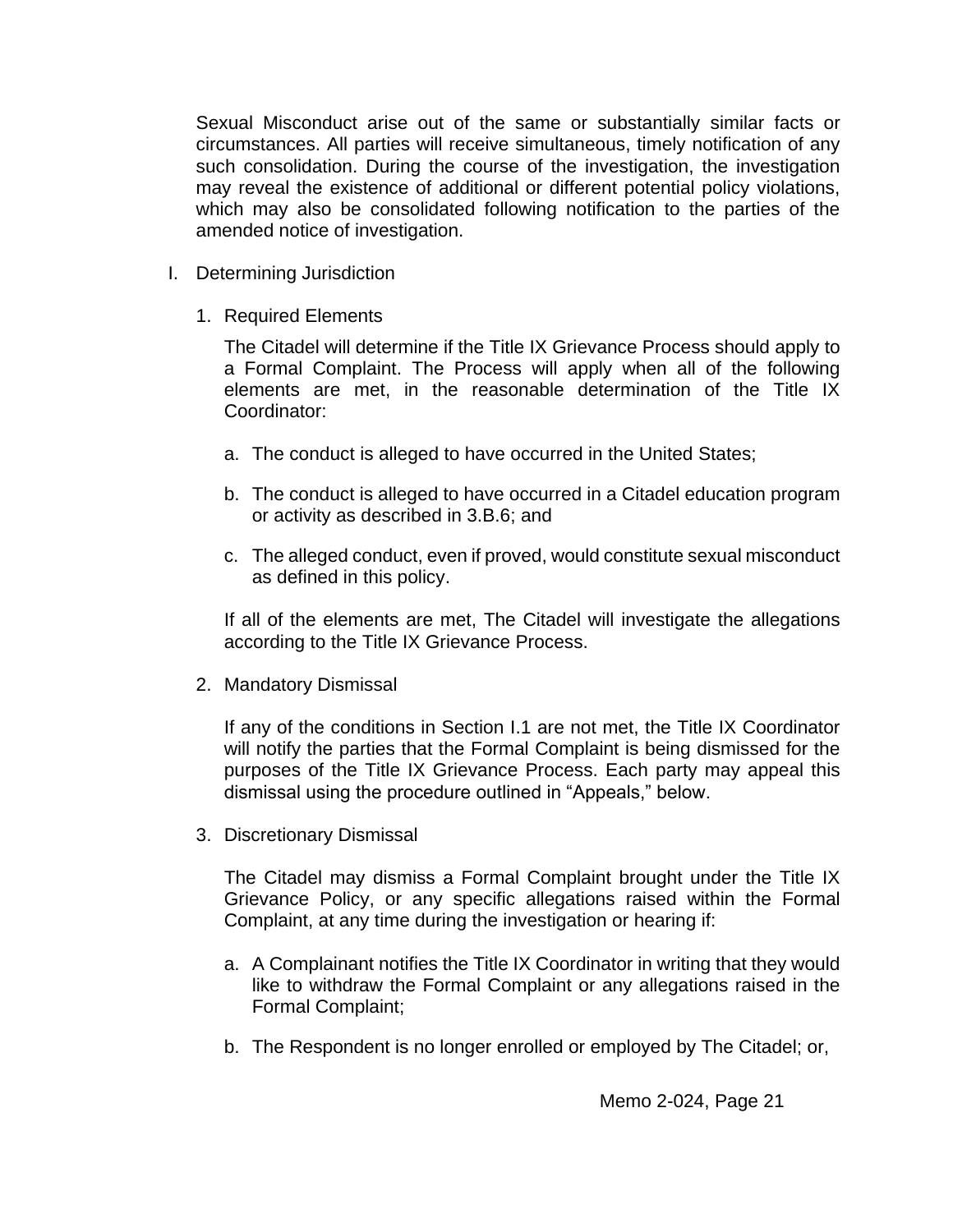c. If specific circumstances prevent The Citadel from gathering evidence sufficient to reach a determination regarding the Formal Complaint or allegations within the Formal Complaint.

Any party may appeal a dismissal determination using the process set forth in "Appeals," below.

4. Notice of Dismissal

Upon reaching a decision that the Formal Complaint will be dismissed, The Citadel will promptly send written notice of the dismissal of the Formal Complaint, or any specific allegation within the Formal Complaint, and the reason for the dismissal, simultaneously to the parties through their institutional email accounts. It is the responsibility of parties to maintain and regularly check their email accounts.

5. Initiation of Non-Title IX Grievance Disciplinary Proceedings

Dismissal of the Formal Complaint for purposes of the Title IX Grievance Process does not preclude initiation of disciplinary proceedings under other applicable rules of The Citadel, including but not limited to the Blue Book, The Citadel Graduate College Code of Conduct, or Human Resources disciplinary procedures. Upon dismissal of the Title IX Grievance Process, the Title IX Coordinator will promptly send written notice to the appropriate disciplinary authority for initiation of such procedures.

J. Notice of Allegations

The Title IX Coordinator will, as soon as practicable, provide both parties with a Notice of Allegations of conduct that potentially constitute sexual harassment.

The Citadel will provide this notice through the institutional email accounts for students and employees and by similar means for all other parties.

The Citadel will provide sufficient time for the parties to review the Notice of Allegations and sufficient time to prepare a response before any initial interview. A sample Notice of Allegations is at [Annex A.](https://documentcloud.adobe.com/link/review?uri=urn:aaid:scds:US:5e2accba-3c8d-48f9-a3c7-9c764d858ed7#pageNum=1)

If, in the course of an Investigation, The Citadel elects to expand the scope of investigation into additional allegations of conduct that may constitute sexual harassment, The Citadel will notify known parties by institutional email accounts, for students and employees, or by similar means for all other parties.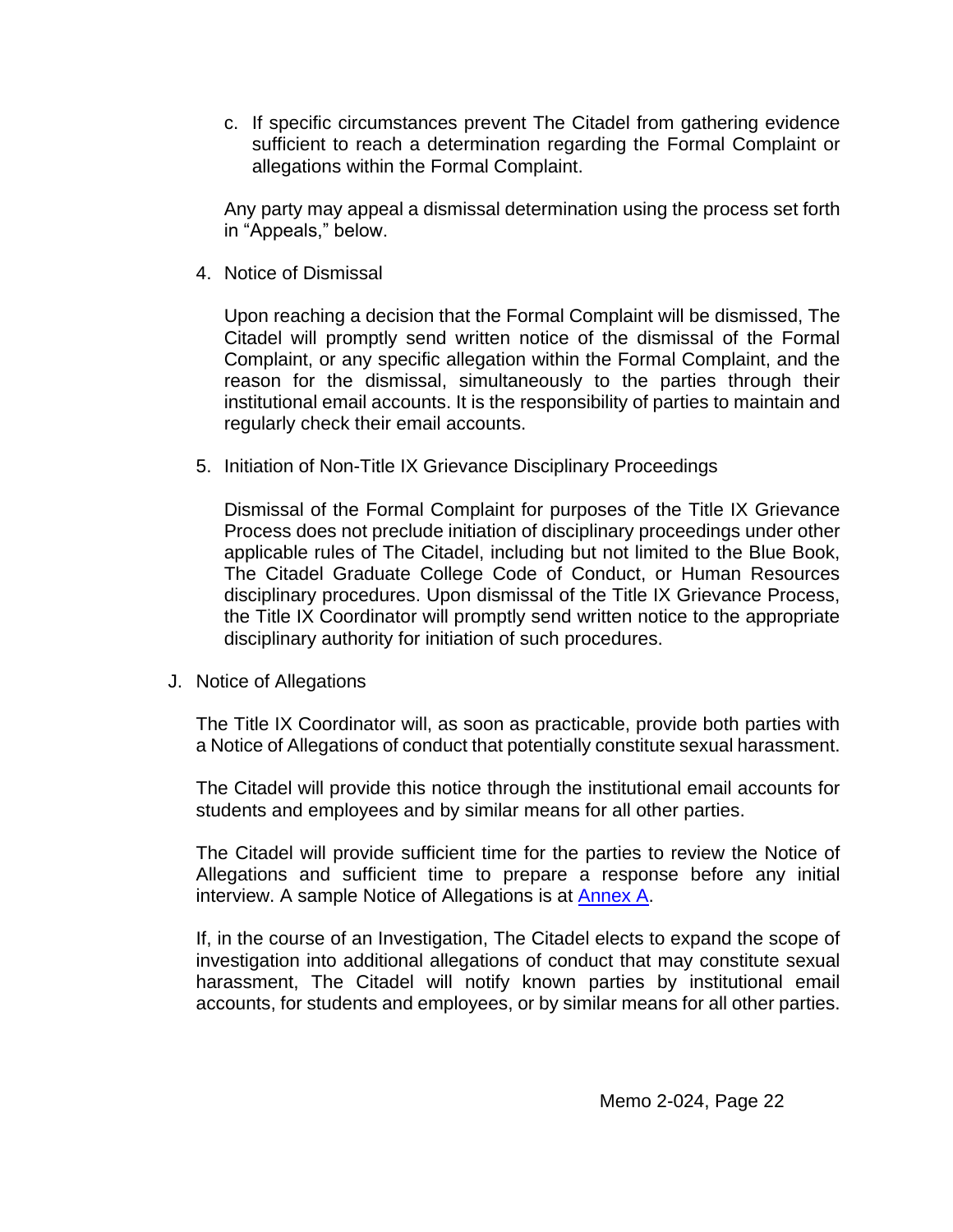The parties will be provided sufficient time to review the additional allegations to prepare a response before any initial interview takes place regarding those additional charges.

### K. Advisors

Each party may have an Advisor present during any meeting, interview, and hearing. A party may select any individual to serve as an Advisor, including but not limited to another cadet, student, a friend, mentor, family member, or attorney.

1. Role of the Advisor

An Advisor may accompany a Party to any meeting, interview or hearing to which the Party is required or eligible to attend. However, except as explicitly provided below, an Advisor shall not participate directly in such meeting, interview or hearing, *i.e.* an advisor shall not answer questions for, or ask questions on behalf of, their advisee, or make statements for the advisee. Advisors may be directed to leave the meeting, interview, or hearing if they fail to follow these instructions, become disruptive, or cause an unreasonable delay in the proceeding.

- a. Hearings: An Advisor may only conduct live questioning of the other party and participating witnesses. The Parties shall not directly question each other or any witnesses. As described above, if a party does not retain an Advisor prior to a hearing, The Citadel will appoint an Advisor for the limited purpose of conducting live questioning of the other party and witnesses. Additionally, if a party and the Advisor do not appear at the hearing, The Citadel will appoint an Advisor for the limited purpose of conducting live questioning of the other party, on behalf of the nonappearing party.
- b. Meetings and Interviews: The parties may be accompanied by their Advisor in all meetings and interviews at which the Party is entitled to be present, including intake and interviews. An advisor may provide confidential advice to the Party but shall not address the Investigators, witnesses, or other parties.
- c. Pre-Interview Meetings: An Advisor may meet with the administrative officials conducting interviews/meetings in advance of these interviews or meetings. The Citadel will not require administrative officials to conduct such meetings. This pre-Interview meeting allows Advisors to clarify and understand their role and The Citadel's policies and procedures.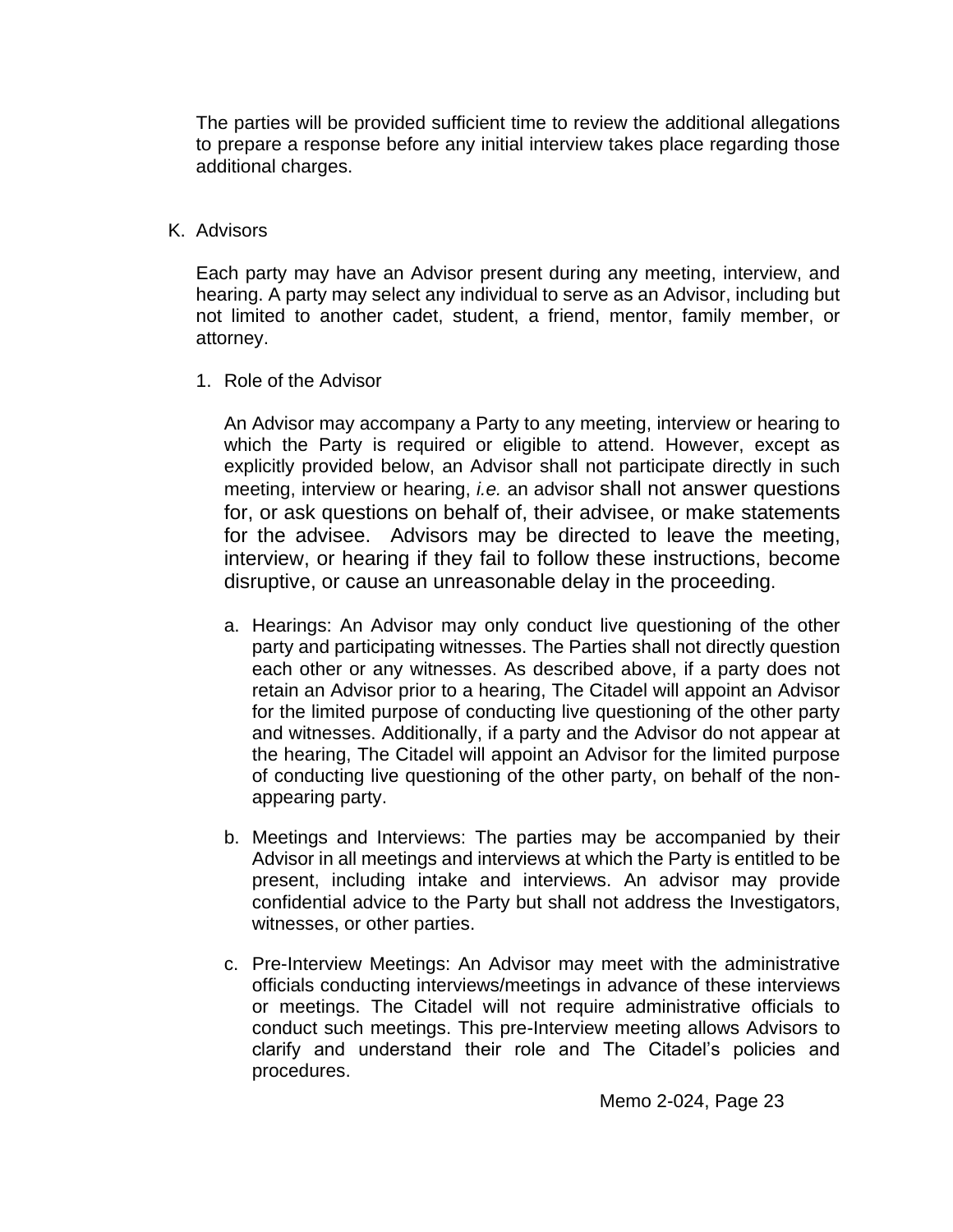Except as provided above, Advisors are limited to advising their advisees without disrupting proceedings. Advisors shall not address Citadel officials in meetings, interviews, or hearings unless expressly authorized to do so by the investigating officer(s) or presiding official. Advisors may not make presentations or speak on behalf of their advisee to the Investigator(s) or other Decision-maker(s) during any meeting or proceeding.

Advisors shall maintain the privacy of the records shared with them. Unless explicitly authorized by The Citadel, Advisors shall not share records with third-parties, disclose records publicly, or use records for purposes external to the Title IX Grievance Process.

2. Assistance with Finding an Advisor

The Citadel will assist each party in identifying an Advisor, but except as described above, will not be responsible for retention or compensation of Advisors. If a party is unable to secure the assistance of an Advisor, The Citadel will provide an Advisor for the sole purpose of conducting questioning of the adverse party at the Hearing. However, The Citadel is not required to, and specifically does not represent that it will, provide an Advisor of equal or greater qualifications or skill as compared to any Advisor or Advisors assisting any other Party. A party who requires a Citadelprovided Advisor must make the request for such Advisor directly to the Title IX Coordinator, via email, no later than three (3) days prior to the Hearing.

For assistance identifying an Advisor, Respondents may contact organizations such as:

- a. FACE ( [http://www.facecampusequality.org\)](http://www.facecampusequality.org/)
- b. SAVE (http://www.saveservices.org)

For assistance identifying an Advisor, Complainants may wish to contact organizations such as:

- a. The Victim Rights Law Center ( [http://www.victimrights.org\)](http://www.victimrights.org/),
- b. The National Center for Victims of Crime [\(http://www.victimsofcrime.org\)](http://www.victimsofcrime.org/), which maintains the Crime Victim's Bar Association.
- L. Investigation
	- 1. Notice of Investigation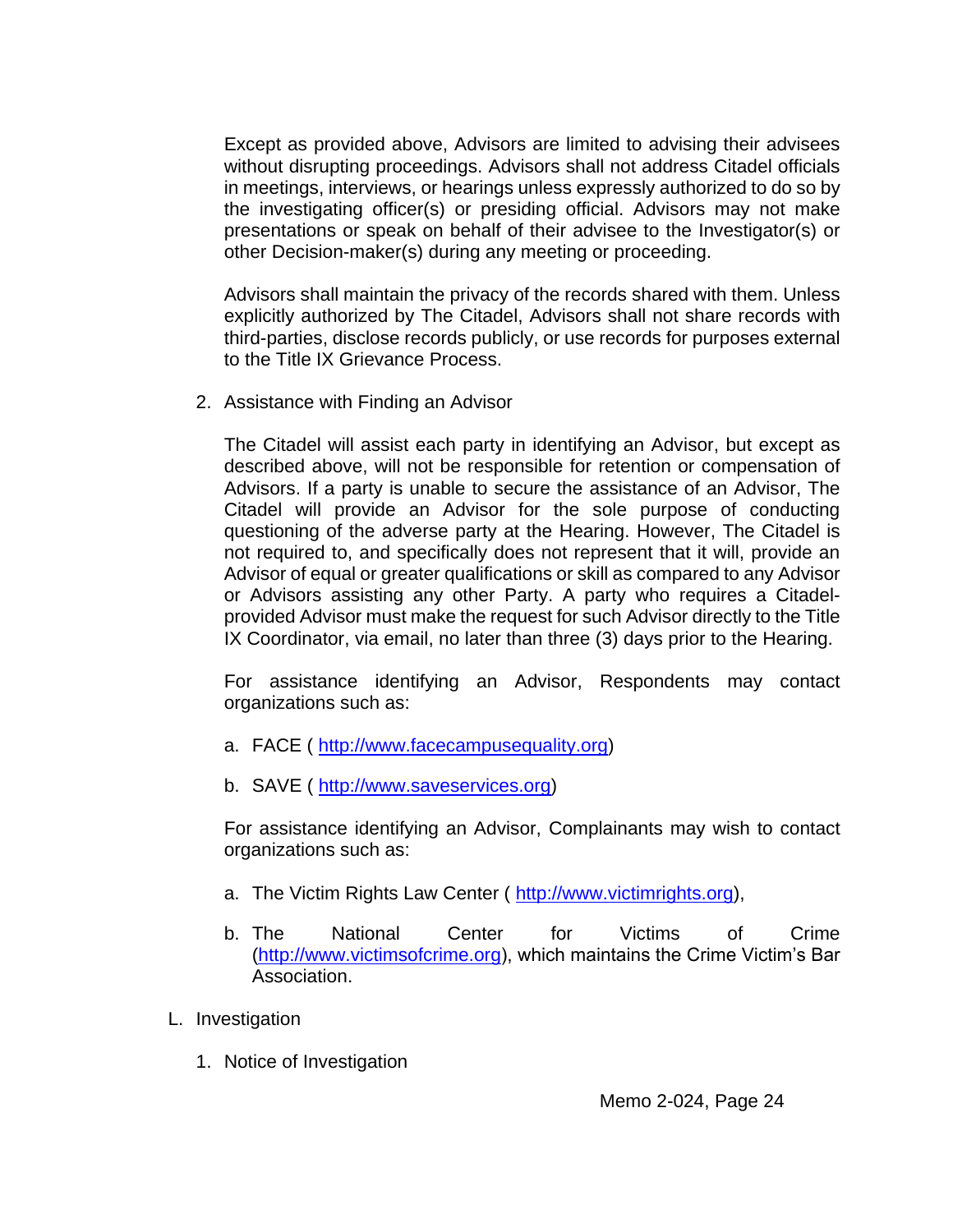An investigation will occur within a reasonably prompt timeframe to determine if the alleged conduct constitutes sexual harassment. The investigation commences with the issuance of a Notice of Investigation to both the respondent and complainant. A sample Notice of Investigation is at **Annex B**. The Investigation concludes with a final determination after a Hearing.

2. Appointment of Investigator(s)

When the decision is made to initiate an investigation, The Citadel will designate an Investigator or Investigators to conduct a prompt, thorough, fair and impartial investigation. The Investigator may be an employee of The Citadel and/or an experienced external investigator. Any Investigator used by The Citadel will have received training on issues related to sexual and gender-based harassment, sexual assault, dating violence, domestic violence and stalking; the scope of The Citadel's education program and activity (to include employment and other college programs and activities); and on how to conduct an investigation that is fair and impartial. The Investigator will be impartial and free from conflict of interest or actual bias for or against complainants or respondents generally, or individual complainants and respondents.

3. Gathering Evidence

The Investigator, not the parties, is responsible for gathering relevant evidence. All parties will have the opportunity to present inculpatory and exculpatory evidence and name witnesses, including fact and expert witnesses. The Investigator will seek to meet separately with the Complainant, Respondent and relevant witnesses. The parties are encouraged to preserve and provide all relevant information, such as documents, electronic communications, as promptly as possible to facilitate prompt resolution. The failure to voluntarily provide information can affect The Citadel's ability to conduct a prompt, thorough and equitable investigation.

Parties to the Grievance Process do not have the right to depose parties or witnesses, nor to invoke a court system's subpoena powers to compel parties or witnesses to appear at hearings, or otherwise. The Citadel will compel cadets, students and employees to appear at meetings and hearings, but it does not have subpoena power, and it cannot compel attendance of third parties. The College expects all parties and witnesses to be truthful in information that they provide to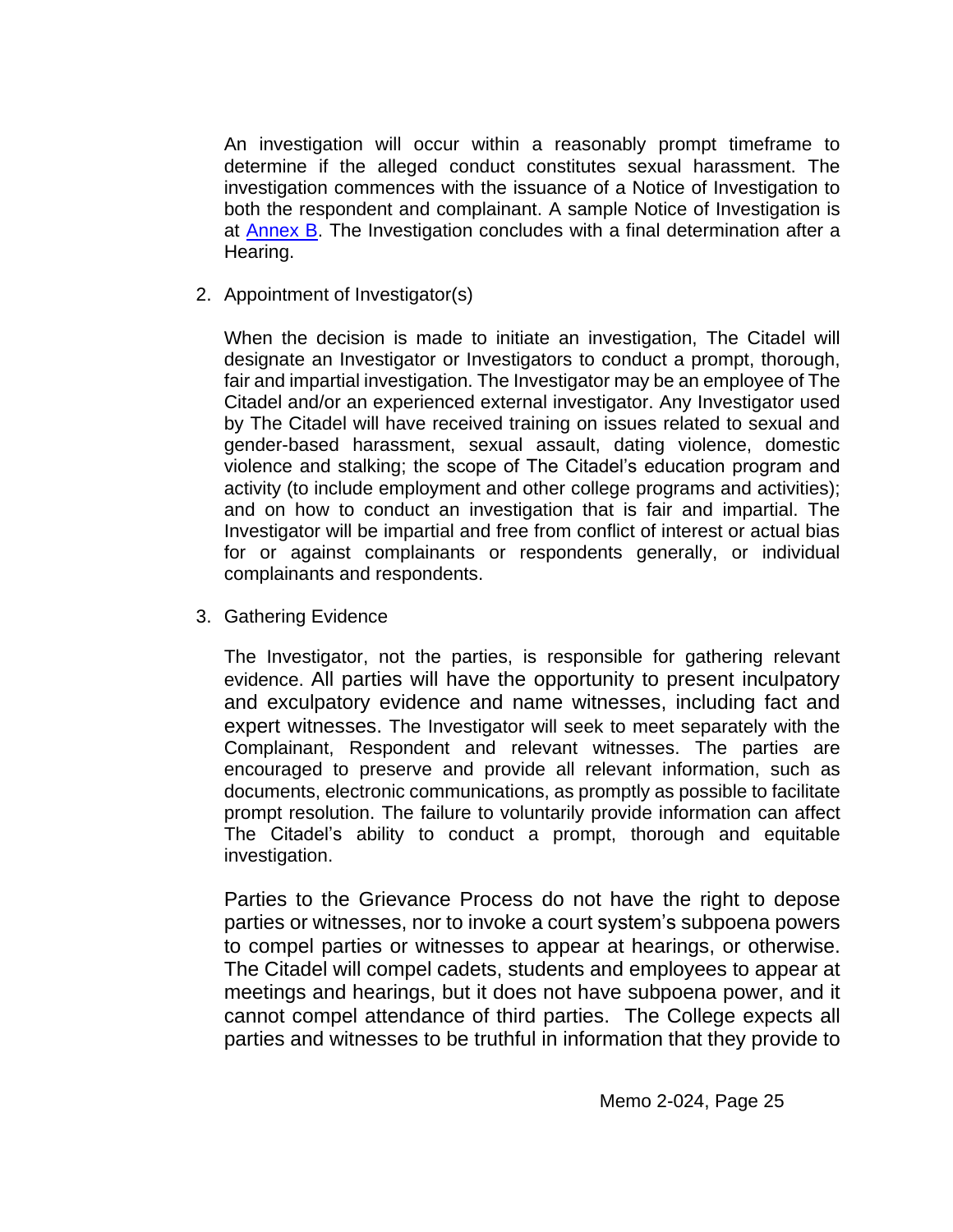the College, and the failure to be truthful in this process may constitute a separate violation of College policy.

4. Presumption that Respondent is Not Responsible

The Respondent will be presumed not responsible for any alleged policy violation unless and until a determination is made, by a preponderance of the evidence, that the Respondent committed sexual harassment.

5. Witnesses

The Investigators will interview witnesses as part of the Investigation. The name(s) of the witness(es) and the information gathered in the interviews will be included in the written investigative report.

6. Other Forms of Evidence

The Investigator will also gather other relevant information or evidence, including documents, photographs, communications between the parties, medical records (subject to the consent of the applicable person), and other electronic records as appropriate.

The Investigator may consider information publicly available from online sources. The Citadel does not actively monitor online sources, however, and as with all potentially relevant information, the complainant, respondent or witness should bring online information to the attention of the Investigator if they believe it is relevant.

The Investigator may also consider communications involving or relating to one or both parties that either party brings to the attention of the Investigator or that is provided by the parties in response to a request by the Investigator. The Investigator may also seek review of information available on devices or servers owned or controlled by The Citadel, consistent with The Citadel's technology policies.

The Investigator may visit relevant sites or locations and record observations through written, photographic or other means. In some cases, the Investigator may consult with relevant experts when deemed appropriate and necessary by The Citadel.

In general, a person's medical and counseling records are privileged records, not accessible to the Investigator unless the person voluntarily waives the privilege in a written consent. When a party waives privilege and provides information to the Investigator, the relevant information from the records must be shared with the other party.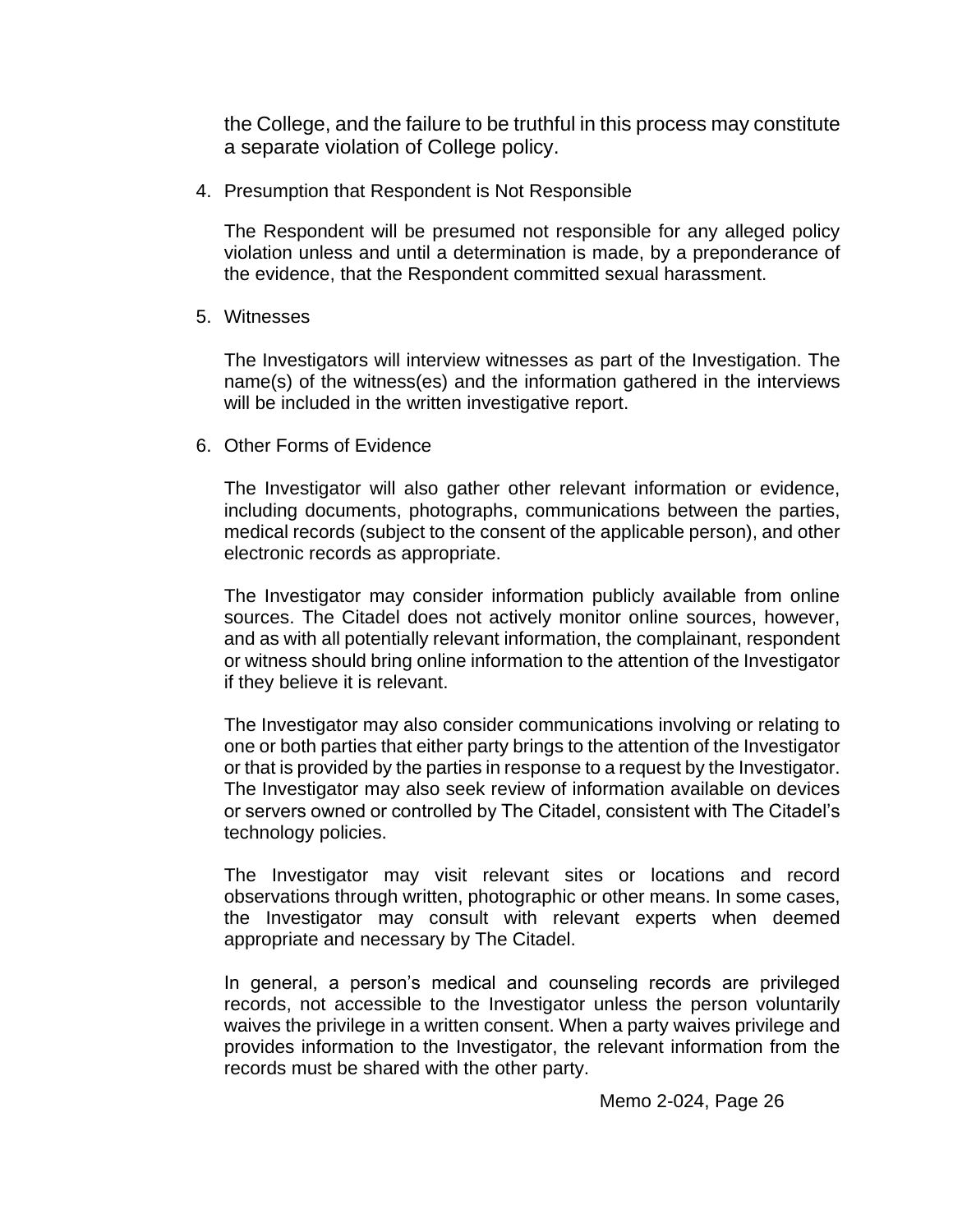7. Inspection and Review of Evidence and Investigative Report

At the completion of the Investigation, the Investigator(s) will create an Investigative Report that fairly summarizes the relevant evidence gathered during the Investigation.

Prior to the completion of the Investigative Report, the Investigator will send, to each Party and the Party's Advisor, the evidence obtained through the investigation. The Citadel will send the evidence through electronic methods or via hard-copy, in its sole discretion. The purpose of the inspection and review process is to allow each party the equal opportunity to meaningfully respond to the evidence prior to conclusion of the Investigation.

Evidence that will be available for inspection and review by the parties and their Advisors will be any evidence that is directly related to the allegations raised in the Formal Complaint. It will include any:

- a. Evidence that is directly related to the allegations, even if that evidence does not end up being relied upon by the institution in making a determination regarding responsibility;
- b. Inculpatory and exculpatory evidence (i.e. evidence that tends to prove or disprove the allegations) that is directly related to the allegations, whether obtained from a party or other source.

All parties must submit any evidence they would like the investigator(s) to consider prior to when the parties' time to inspect and review evidence begins.

The Citadel is not under an obligation to use any specific process or technology to provide the evidence and shall have the sole discretion in terms of determining format and any restrictions or limitations on access.

The parties will have ten (10) days to inspect and review the evidence and submit a written response by email to the investigator. The investigator will consider the parties' written responses before completing the Investigative Report.

No later than ten (10) days prior to the hearing, the Investigator will send the completed Investigative Report to each party and the party's Advisor for their review and written response. The Investigative Report is not intended to catalog all evidence obtained by the investigator, but only to provide a fair summary of relevant, inculpatory and exculpatory, evidence. Evidence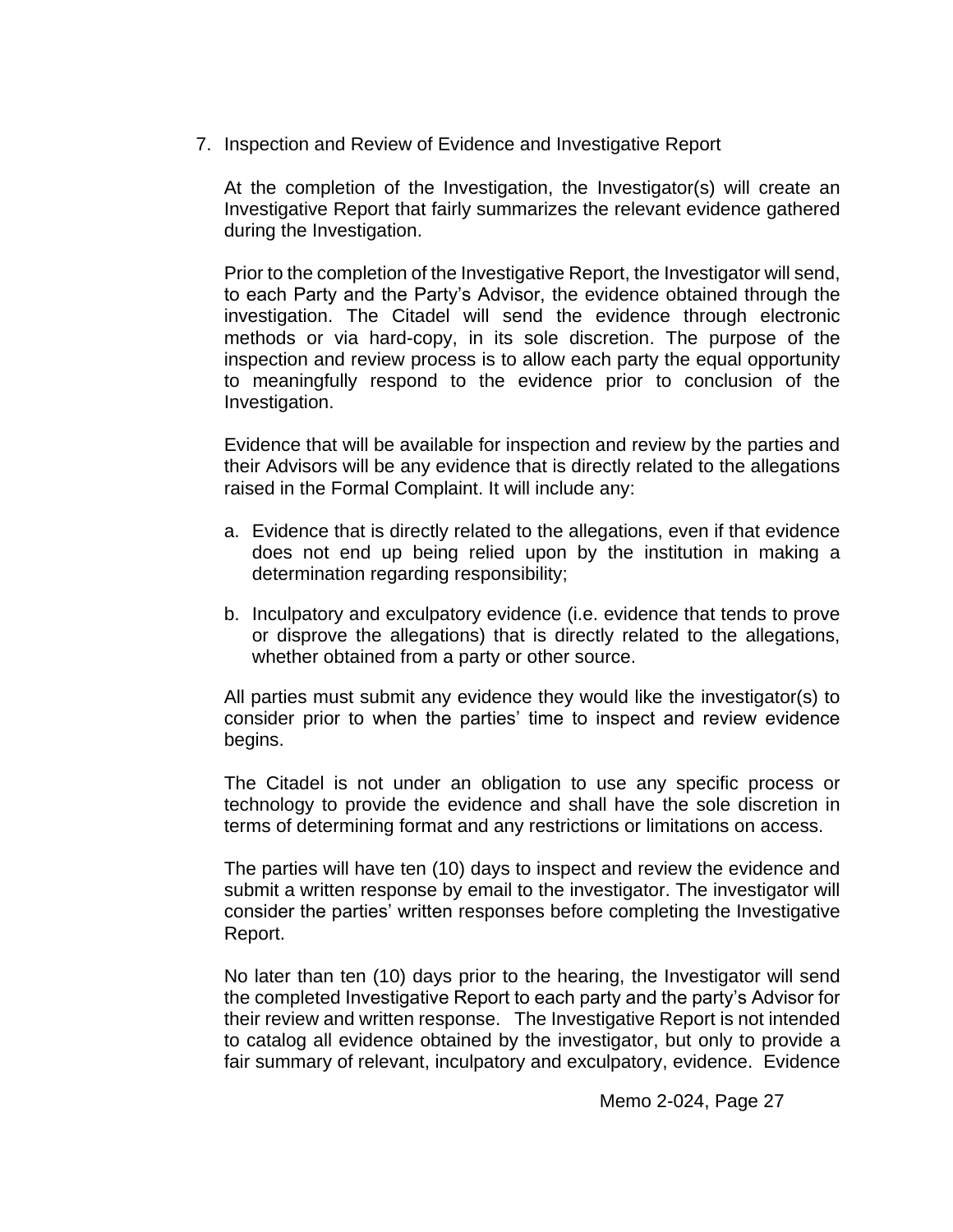that, in the reasoned judgment of the investigator, is not directly related to the allegations in the Formal Complaint will be included in the appendices to the Investigative Report.

- M. Hearing
	- 1. The Citadel will not issue a disciplinary sanction under this policy without holding a live hearing with cross-examination as described below, unless otherwise resolved through an informal resolution process. The live hearing is an opportunity for the parties to address the hearing body in person about issues relevant to the determination of responsibility. It is an opportunity for the parties to call witnesses, including fact, character, and expert witnesses, for the decision-makers' consideration. The hearing body is comprised of three decision-makers for cases involving students.

The live hearing may be conducted with all parties physically present in the same geographic location. At The Citadel's discretion, any or all parties, witnesses, and other participants may appear at the live hearing virtually. This technology will enable participants simultaneously to see and hear each other when answering questions. Requests for remote participation must be made in writing, to the Title IX Coordinator or Board President, at least five (5) business days in advance of the hearing. At its discretion, The Citadel may delay a hearing based on technological errors not within a party's control.

All proceedings will be recorded. The recording will be made available to the parties for inspection and review. Information collected during the Investigation and/or presented at the Hearing is subject to certain privacy and confidentiality laws, rules, and regulations, including but not limited to the Family Educational Rights and Privacy Act. All parties, witnesses, advisors and other participants are subject to the restrictions and prohibitions of all applicable privacy and confidentiality laws, rules, and regulations. The Citadel will enforce those requirements as it deems fit, and it will discipline individuals under its jurisdiction for violating those provisions.

2. Notice of Hearing

The Complainant and Respondent will be notified in writing of the date, time, and location of the hearing, the designation of hearing body, how to challenge participation by the hearing body for bias or conflict of interest, the right to have an Advisor present at the hearing and conduct questioning on the party's behalf; that The Citadel will provide an advisor, without fee or charge, to conduct questioning on behalf of the party at the hearing if the party does not have an advisor present for the hearing; how to request that witnesses be present at the hearing; and, information about the hearing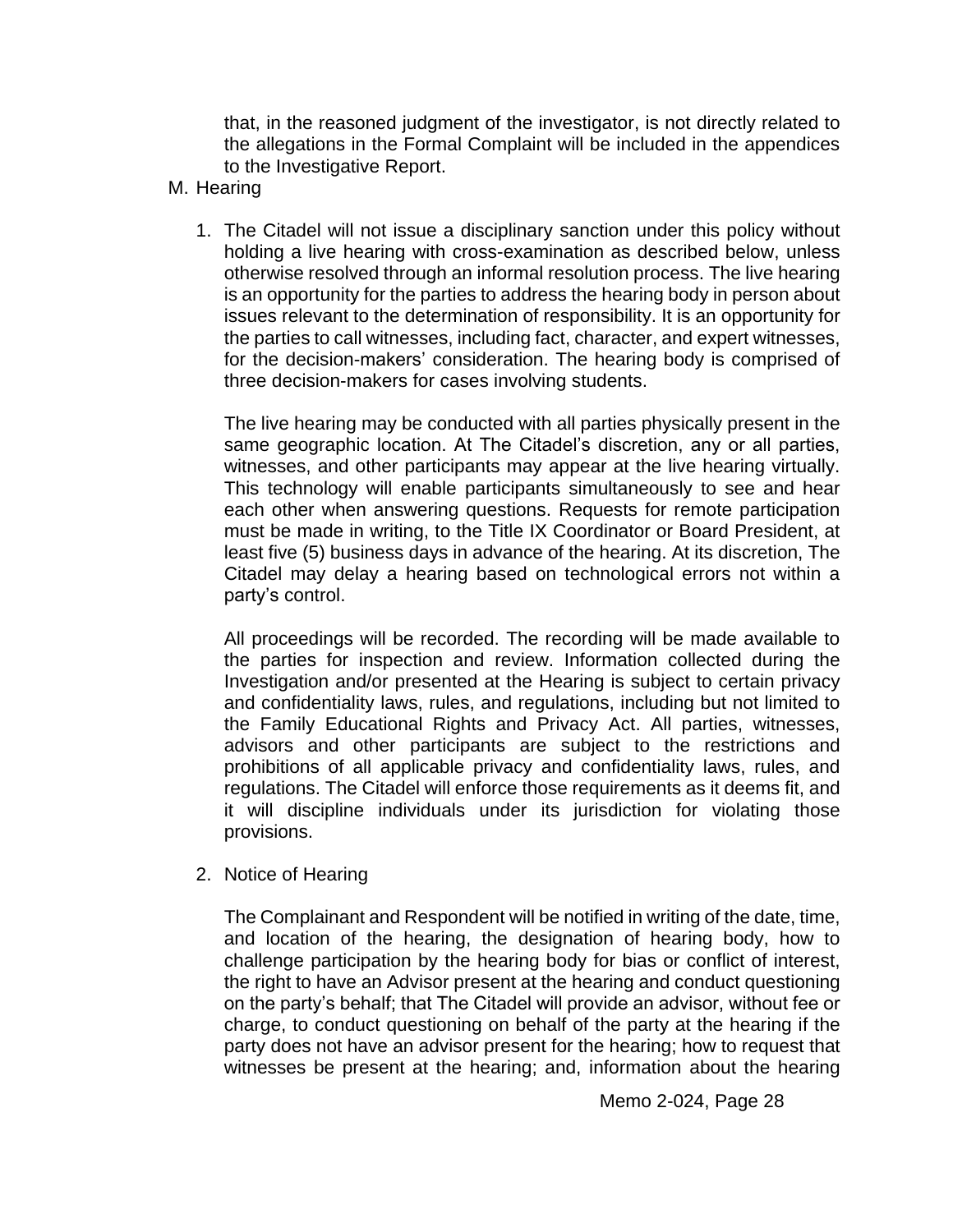format. The hearing will be promptly scheduled upon issuance of the investigative report.

3. Pre-Hearing Meeting

The Board President may, but is not required to, meet with the Parties and their Advisors to review potential questions and topics for the hearing. The Board President may make preliminary rulings on admissibility during these meetings, but shall not make any final determinations on admissibility until the Hearing. Final determinations on the admissibility of evidence are always subject to developments during the Hearing.

4. Participants in the Live Hearing

Except in limited circumstances involving employees, hearings are not public, and the only individuals permitted to participate in the hearing are as follows:

- a. Complainant and Respondent (The Parties)
	- 1) The parties cannot waive their right to a live hearing; however, neither party is required to participate in a live hearing.
	- 2) The Citadel may proceed with the live hearing in the absence of a party, and may reach a determination of responsibility in their absence. The Hearing Board may not draw any adverse inference from the decision of a party or witness to not participate in the hearing.
	- 3) The Citadel will not threaten, coerce, intimidate or discriminate against the party in any attempt to secure the party's participation.
- b. The Decision-Maker(s)
	- 1) In cases involving students, the hearing body will consist of a panel of three (3) decision-makers. In cases involving employees, decision-makers may be one or more individuals.
	- 2) No member of the hearing body will also have served as the Title IX Coordinator, the Investigator in the pending case, or Advisor to any party in the case, nor may any member of the hearing body subsequently serve as the appellate authority in the case.
	- 3) No member of the hearing body will have a conflict of interest or bias in favor or against Complainants or Respondents generally, or in favor of or against the parties in the particular case.

Memo 2-024, Page 29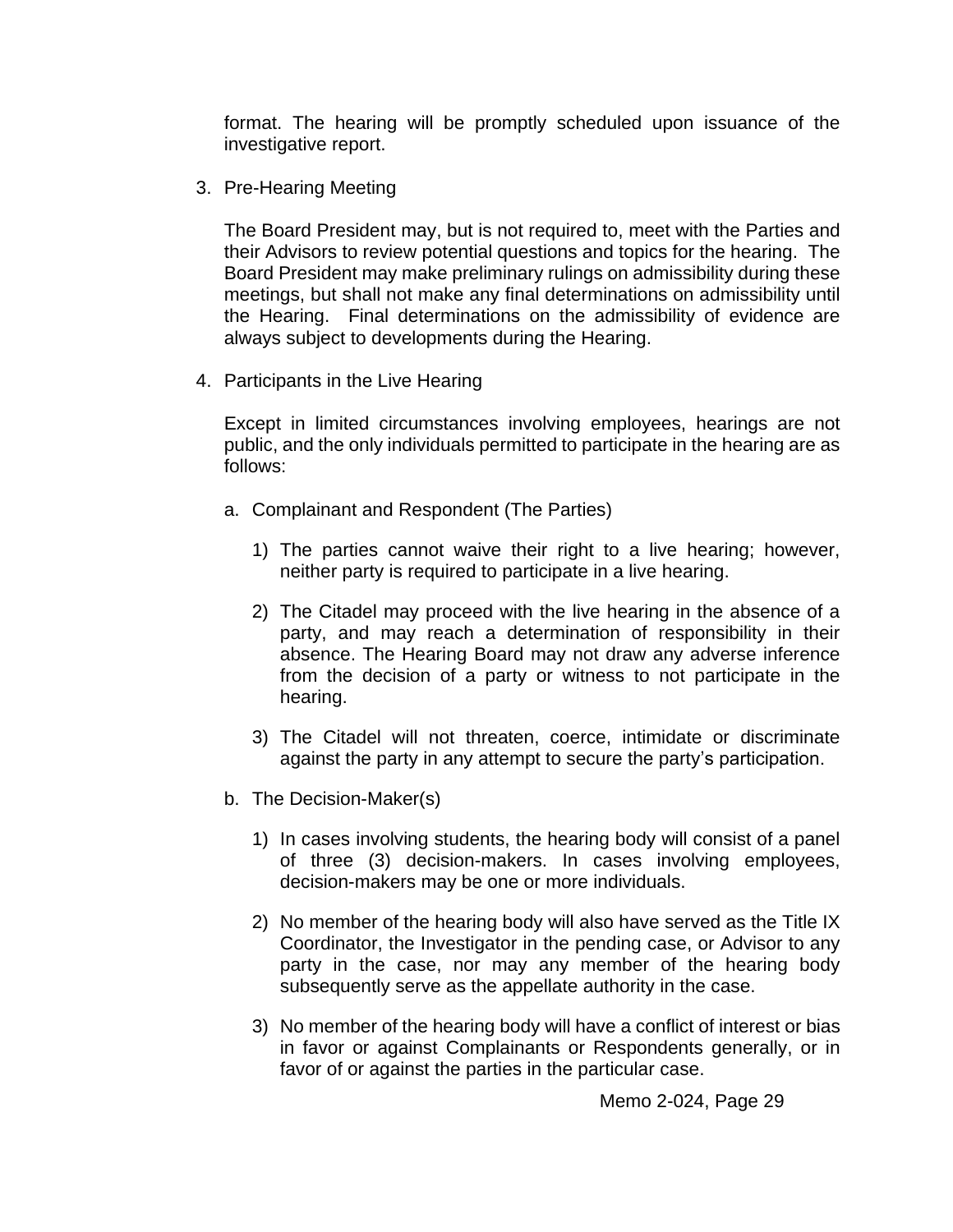- 4) The hearing body will be trained on content provided to investigators, procedures to serve impartially, issues of relevance, and any technology to be used at the hearing.
- 5) The parties will have an opportunity to challenge each decisionmaker's participation at the commencement of the live hearing.
- c. Witnesses
	- 1) The Investigator or Investigators
	- 2) Witnesses, including fact, character, and expert witnesses, as identified by the parties, the Investigator(s) or The Citadel
- d. Advisors

All parties, whether cadets, students, or employees, may be accompanied by an Advisor of choice.

5. Hearing Procedures

For all live hearings conducted under this Title IX Grievance Policy, the procedure will be as follows:

- a. The Board President will open and explain rules and expectations for the hearing;
- b. The Board members will ask questions of the Parties and Witnesses;
- c. After the Board members ask questions of each Party and Witness, the Parties' Advisors will conduct cross-examination of each Party and Witness.
- d. The Board members and the Advisors shall each have the opportunity to ask follow-up questions, subject to the Board President's authority to limit such follow-up questions for appropriate reasons.
- 6. Advisor Cross-Examination Procedure

Each party's Advisor will conduct live cross-examination of the other party or parties and witnesses. During this live-cross examination, the Advisor may ask the other party or parties and witnesses relevant questions and follow-up questions, including those challenging credibility, directly, orally, and in real time.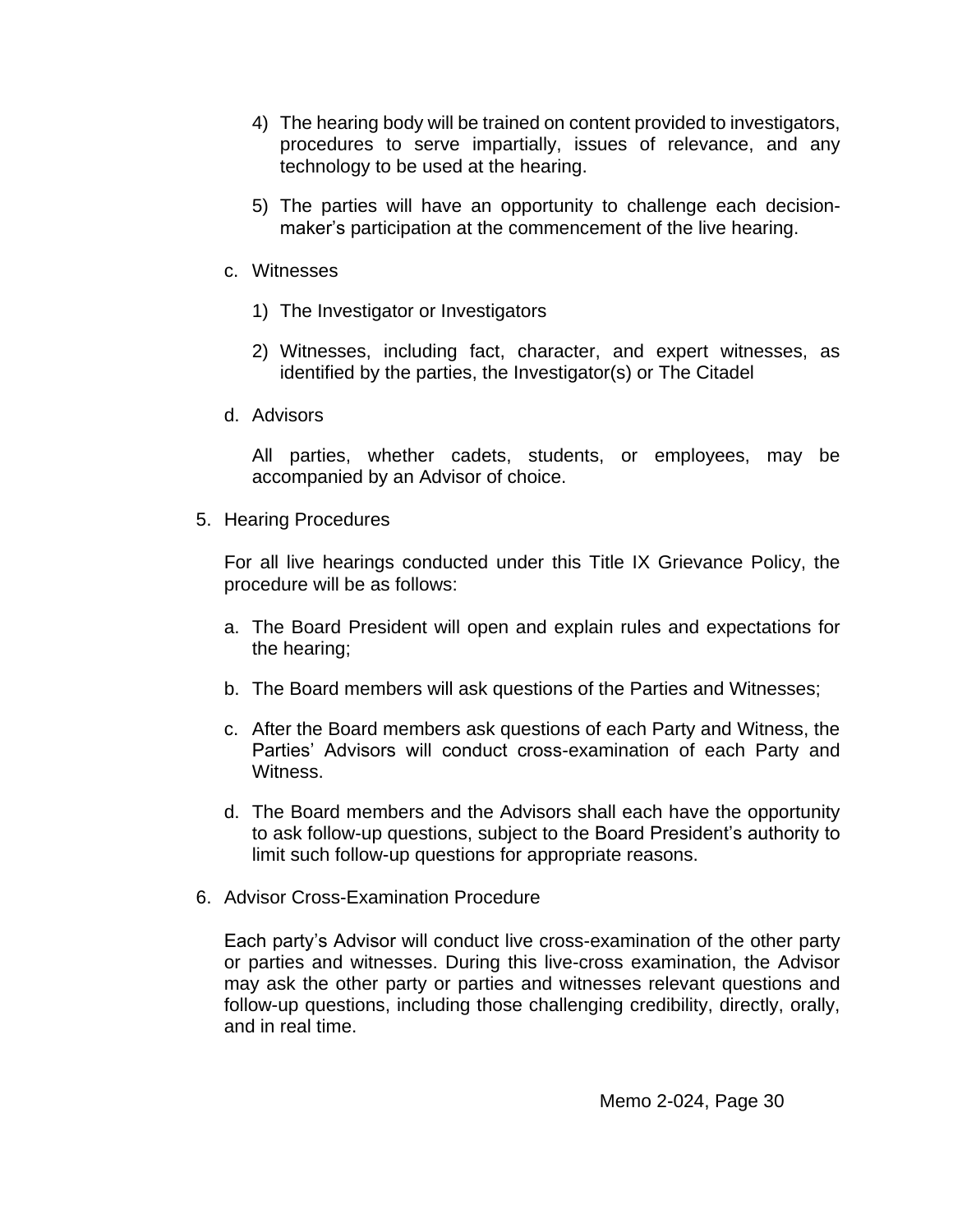Before any cross-examination question is answered, the voting board members will determine if the question is relevant. The board members' failure to prevent a witness or party from answering a question shall be deemed a determination that the question is relevant. Questions and evidence about the complainant's prior sexual behavior is not relevant unless they are offered to prove that someone other than the respondent committed the conduct alleged in the complaint, or if the questions and evidence concern specific incidents of the complainant's prior sexual behavior with respect to the respondent and are offered to prove consent. Cross-examination questions that are duplicative of those already asked, including by the hearing board members, may be deemed irrelevant.

7. Review of Transcript/Recording

The recording of the hearing will be available for review by the parties within five (5) business days, unless there are any extenuating circumstances.

N. Determination Regarding Responsibility

The board members are responsible for objectively evaluating the relevant inculpatory and exculpatory evidence and making a determination whether there is sufficient evidence, by a preponderance of the evidence, to establish that the respondent violated this policy.

A finding of responsibility by a preponderance of the evidence means that it is more likely than not, based on all of the evidence and reasonable inferences from the evidence, that the Respondent violated the policy. If the evidence weighs so evenly that the hearing body is unable to say there is a preponderance on either side, the hearing body must determine that there is insufficient evidence to conclude that a violation of the policy occurred. The determination must be reached by a majority of the panel.

- 1. General Considerations for Evaluating Testimony and Evidence
	- a. The hearing board will objectively evaluate all relevant inculpatory and exculpatory evidence. The hearing board shall not draw inferences regarding a party or witness' credibility based on the party or witness's status as a Complainant, Respondent, or Witness, nor shall it base its judgments on stereotypes about how a party or witness would or should act under the circumstances.
	- b. The hearing body will assess credibility by evaluating the totality of the circumstances, including: the details as described by the parties, including the level of detail and specificity provided and how well the individual was able to discuss or elaborate on the details provided; the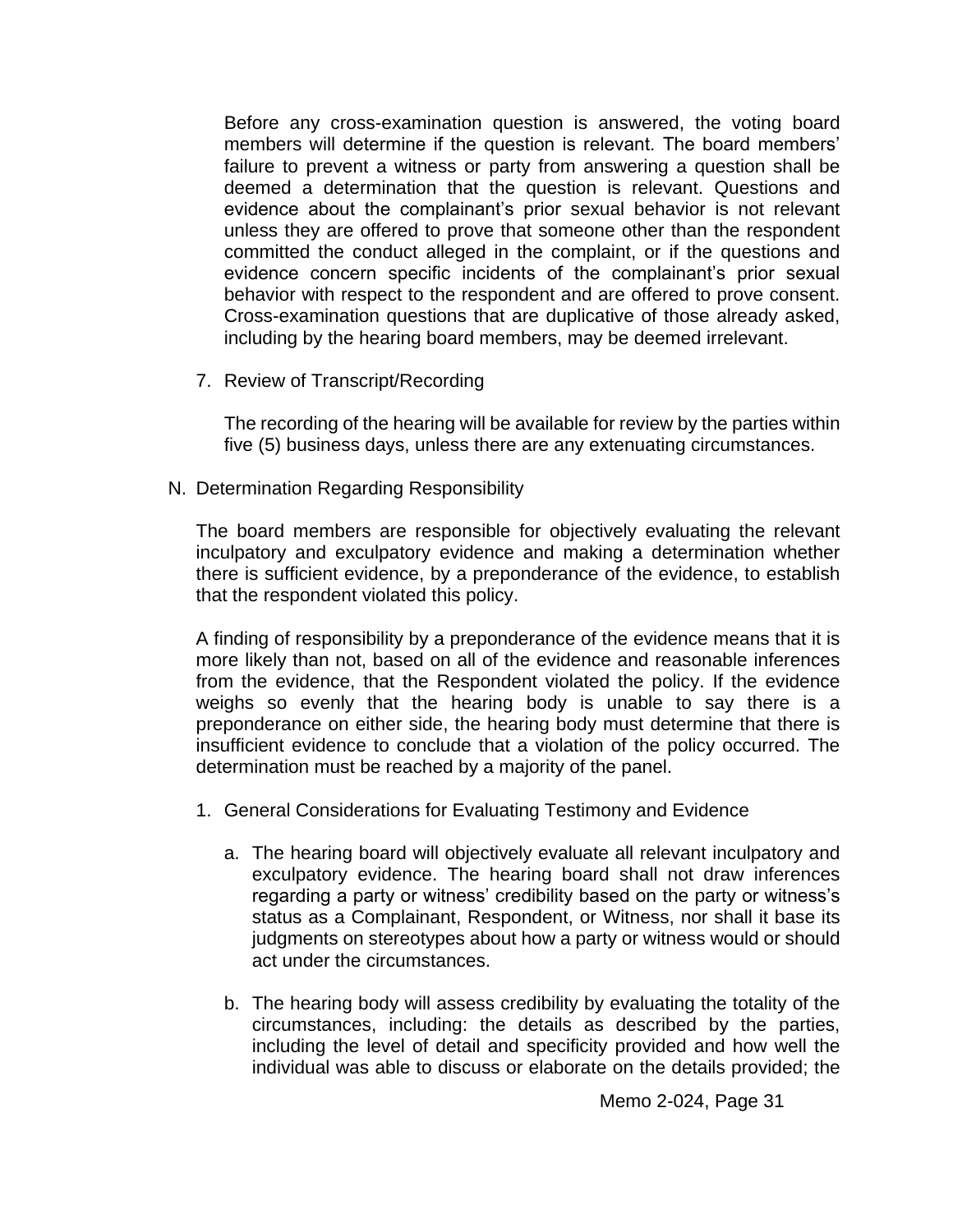significance, both objectively and subjectively, of the particular detail or set of details being discussed; the Complainant's disclosure of the allegations; the parties' and witnesses' demeanor at relevant times; the interest, motive or bias of the parties and witnesses; the presence or absence of corroboration where it would reasonably be expected to exist; the consistency overtime of the individual's statements; and the context of the relationships between the parties and the witnesses.

- c. Decision makers have the discretion to determine the weight to give relevant evidence and will generally afford a higher weight to testimony that details a first-hand account as compared to a second-hand account.
- 2. Determination, Sanction, and Remedies
	- a. In cases involving students, the members of the hearing panel make findings of fact and a recommendation of sanctions. In cases in which the panel does not recommend separation from the college, the Commandant or the Provost, as appropriate, makes the final determination of sanction. In cases in which the panel recommends suspension or dismissal, the Provost makes the final determination of sanction. In cases in which the panel recommends expulsion, or in cases where the Provost recommends expulsion, the President makes the final determination of sanction.
	- b. In cases involving employees, the members of the hearing panel make findings of fact and a recommendation of sanctions. The Director of Human Resources, in consultation with the appropriate Vice President, makes the determination of sanction.
	- c. In all cases, the sanctioning authority may impose punishment based on the information in the Board's report as well as the cadet's or student's entire education record, or the employee's personnel file, as appropriate.
	- d. Where the decision‐maker(s) finds that a respondent has violated this policy, a sanction proportionate to the severity of the violation will be issued. Sanctions range from mandatory education to separation from the College. Student sanctions may consist of dismissal, expulsion, suspension, company or battalion transfers, mandatory training, and disciplinary service, among other potential sanctions. Employee sanctions may include termination, written reprimand, suspension, among other potential sanctions.
	- e. Remedies implemented may include the following:
		- a. Permanent one-sided No-Contact Orders;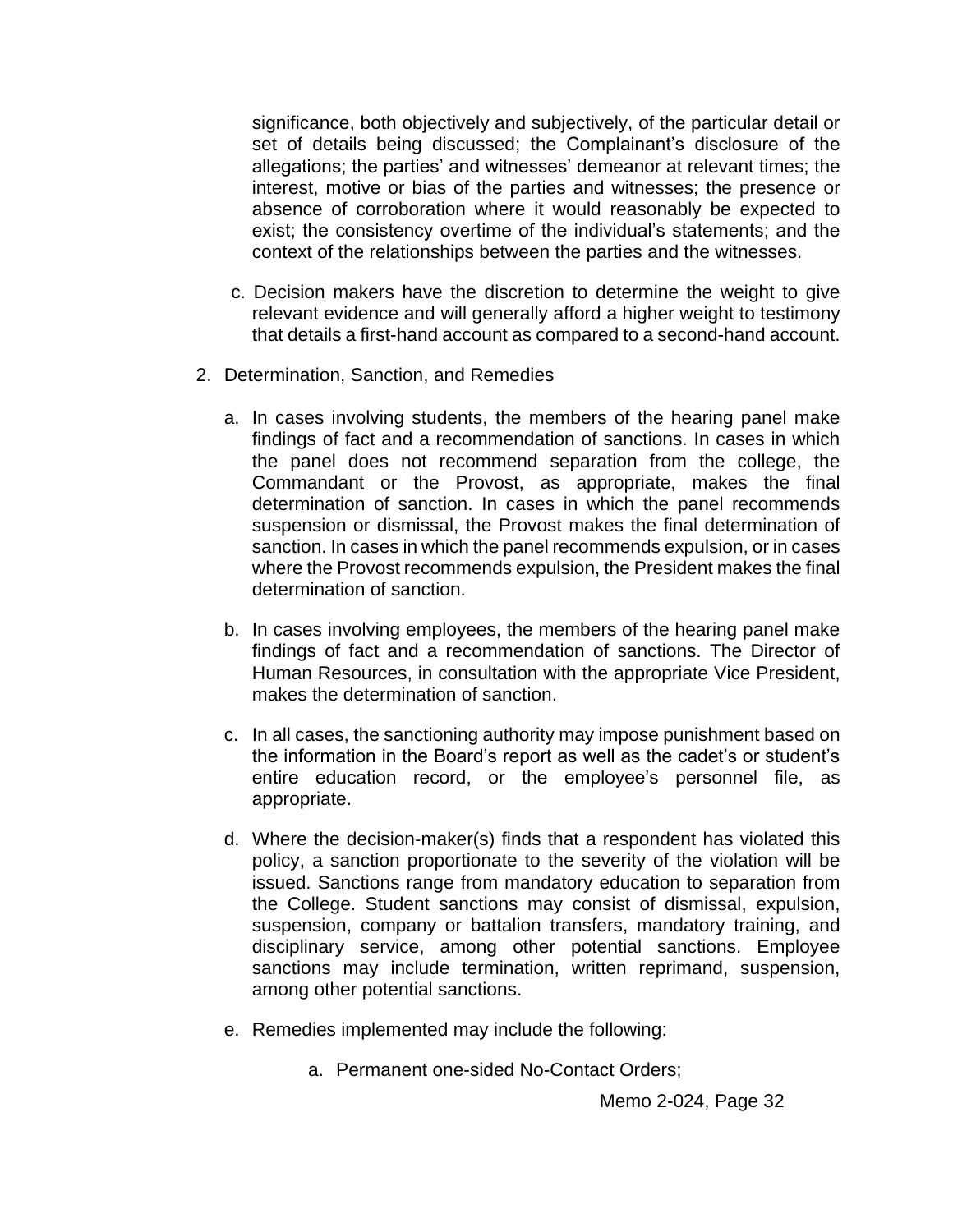- b. Counseling
- c. Extensions of deadlines or other course-related adjustments
- d. Modifications of work or class schedules
- e. Campus escort services
- f. Mutual restrictions on contact between the parties
- g. Changes in work or housing locations
- h. Leaves of absence
- i. Increased security and monitoring of certain areas of the campus
- j. The continuation or implementation of any service the Complainant could have been eligible for or was receiving as Supportive Measures
- k. Other remedies deemed appropriate
- 3. Notice of Determination

A written Determination Regarding Responsibility and Sanction will be issued simultaneously to all parties through their institution email account, or other reasonable means as necessary.

4. Timeline of Determination Regarding Responsibility

If there are no extenuating circumstances, the determination regarding responsibility will be issued by The Citadel within ten (10) business days of the completion of the hearing.

5. Finality

The determination regarding responsibility becomes final either on the date that the institution provides the parties with the written determination of the result of the appeal, if an appeal is filed consistent with the procedures and timeline outlined in "Appeals" below, or if an appeal is not filed, the date on which the opportunity to appeal expires.

- O. Appeals
	- 1. Each party may appeal:
		- a. the dismissal of a Formal Complaint or any allegation therein and/or
		- b. a determination regarding responsibility.
	- 2. To appeal, a party must submit their written appeal within five (5) business days of receiving notice of the decision, indicating the grounds for the appeal.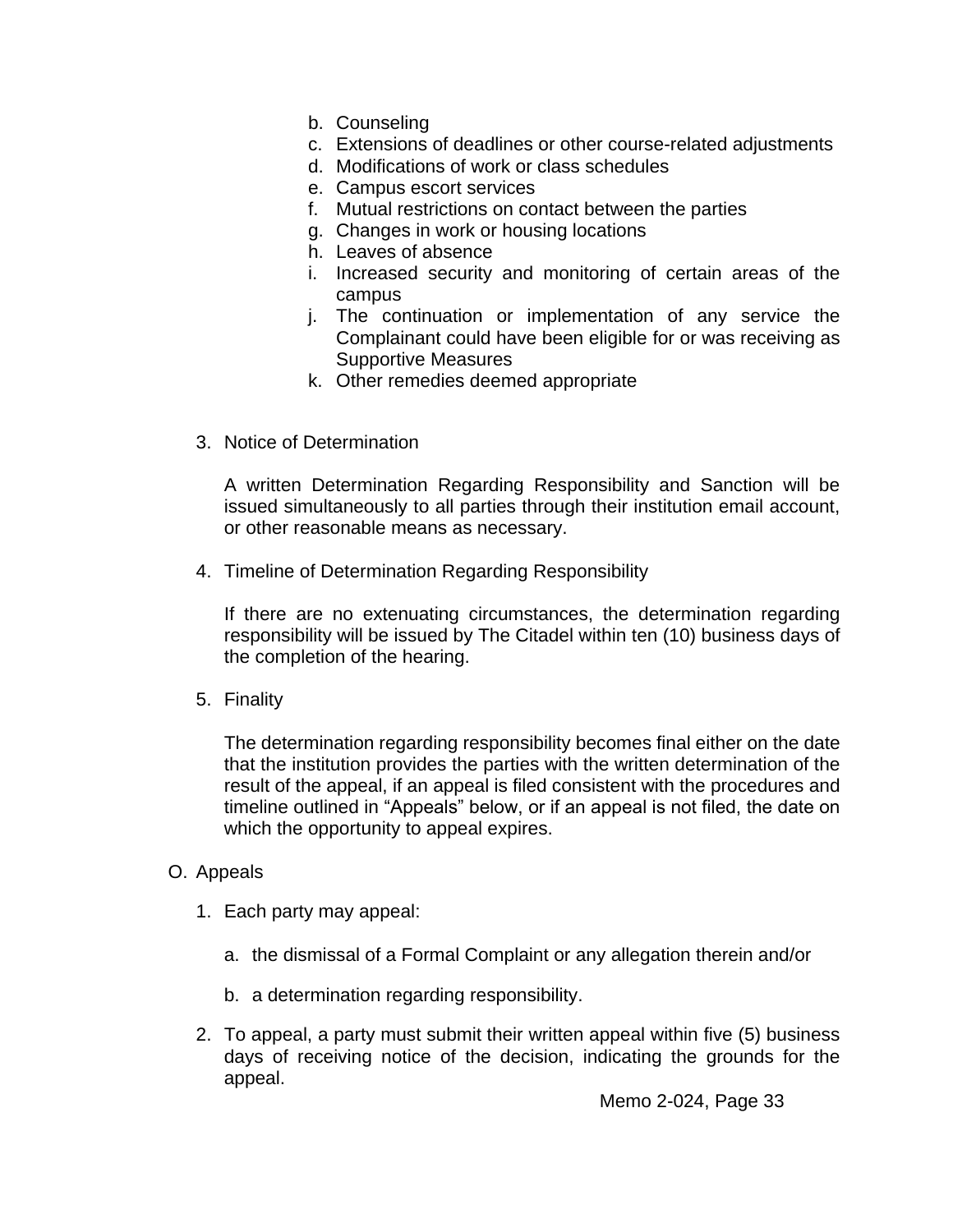- 3. The limited grounds for appeal are as follows:
	- a. Procedural irregularity that affected the outcome of the matter (i.e. a failure to follow the institution's own procedures);
	- b. New evidence that was not reasonably available at the time the determination regarding responsibility or dismissal was made, that could affect the outcome of the matter;
	- c. The Title IX Coordinator, investigator(s), or decision-maker(s) had a conflict of interest or bias for or against an individual party, or for or against complainants or respondents in general, that affected the outcome of the matter.
- 4. Supportive measures and remote learning opportunities remain available during the pendency of the appeal.
- 5. In cases involving cadets and students in which the sanction imposed is expulsion, the Board of Visitors is the appellate authority.

In cases involving students in which the sanction imposed is less than expulsion, the President is the appellate authority.

In cases involving employees other than faculty in which the sanction imposed is termination, and in all cases of employees in which the sanction imposed is less than termination, the President is the appellate authority. In cases involving faculty in which the sanction imposed is termination, the Board of Visitors is the appellate authority.

- P. Alternative Resolution
	- 1. Following receipt of a Formal Complaint, The Citadel may resolve reports through Alternative Resolution, as appropriate based on the circumstances.
	- 2. Alternative Resolution is available only once a formal complaint has been filed, prior to a determination of responsibility, and if the Complainant and Respondent voluntarily consent to the process in writing. Pursuant to 34 CFR Part 106, The Citadel can not offer Alternative Resolution in cases which allege an employee sexually harassed a student. In all other cases, the Title IX Coordinator will have discretion to determine whether or not Alternative Resolution, or any particular form of Alternative Resolution, is appropriate to the circumstances.
	- 3. With any form of Alternative Resolution, each party has the right to choose and consult with an Advisor. The Advisor may be any person, including an

Memo 2-024, Page 34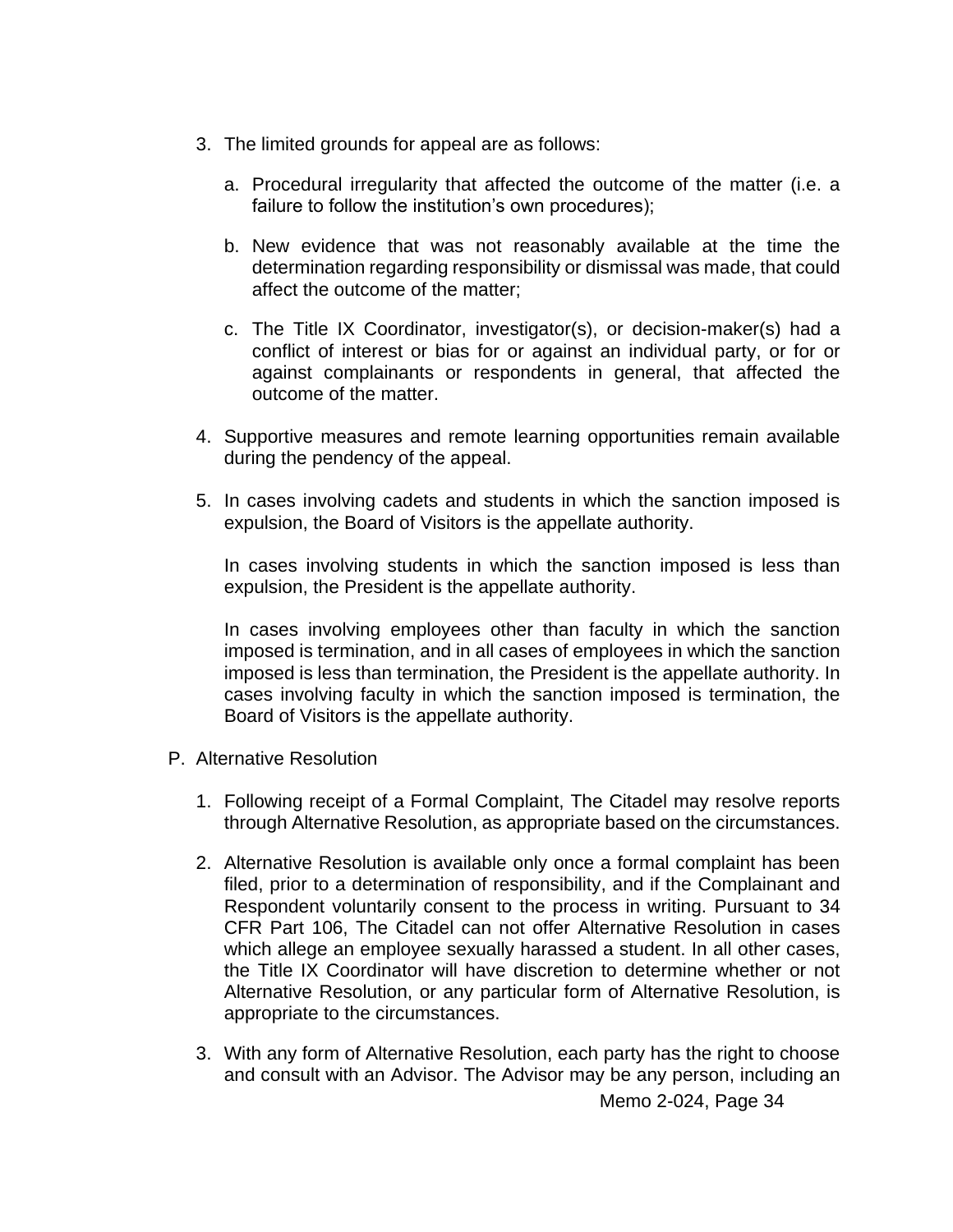attorney. The parties may be accompanied by their respective advisors at any meeting or proceeding held as part of Alternative Resolution. While the advisors may provide support and advice to the parties at any meeting and/or proceeding, they may not speak on behalf of the parties or otherwise participate in, or in any manner disrupt, such meetings and/or proceedings.

- 4. Participation in Alternative Resolution is voluntary, and either party can request to end Alternative Resolution at any time. If an agreement acceptable to The Citadel, the complainant, and the respondent is reached through Alternative Resolution, the terms of the agreement are implemented and the matter is deemed resolved and closed. If an agreement is not reached, and the Title IX Coordinator determines that further action is necessary, or if a respondent fails to comply with the terms of the Alternative Resolution, the matter may be referred for implementation of the Grievance Process.
- 5. Where the Complainant or the Respondent withdraws from Alternative Resolution or Alternative Resolution is otherwise terminated for any reason, any statements or disclosures made by the parties during the course of the Alternative Resolution may be considered in a subsequent investigation and hearing in the Grievance Process.
- 6. The Title IX Coordinator will maintain records of all reports and conduct referred for Alternative Resolution, as well as any result.
- Q. Time Frame for Resolution
	- 1. The Citadel will seek to complete the Grievance Process in a prompt and timely manner consistent with the reasonably prompt timeframes for the major stages of the process designated in this policy. The Citadel may extend any timeframe in this Grievance Process for good cause. An extension may be required for good cause to ensure the integrity and thoroughness of the investigation; to comply with a request by law enforcement; in response to the unavailability of the parties (or their advisors) or witnesses; based on the need for language assistance or accommodation of disabilities; or for other legitimate reasons, such as intervening breaks in the academic calendar, final examination periods, the complexity of the investigation, the volume of information or length of the written record, and/or the severity and extent of the alleged misconduct. While requests for delays by the parties may be considered, The Citadel will not unduly or unreasonably delay the prompt resolution of a Report under this Policy.
	- Memo 2-024, Page 35 2. Reasonable requests for delays by the parties may result in extension of the resolution of the Report. The Title IX Coordinator, in consultation with the Investigator, has the authority to determine whether an extension is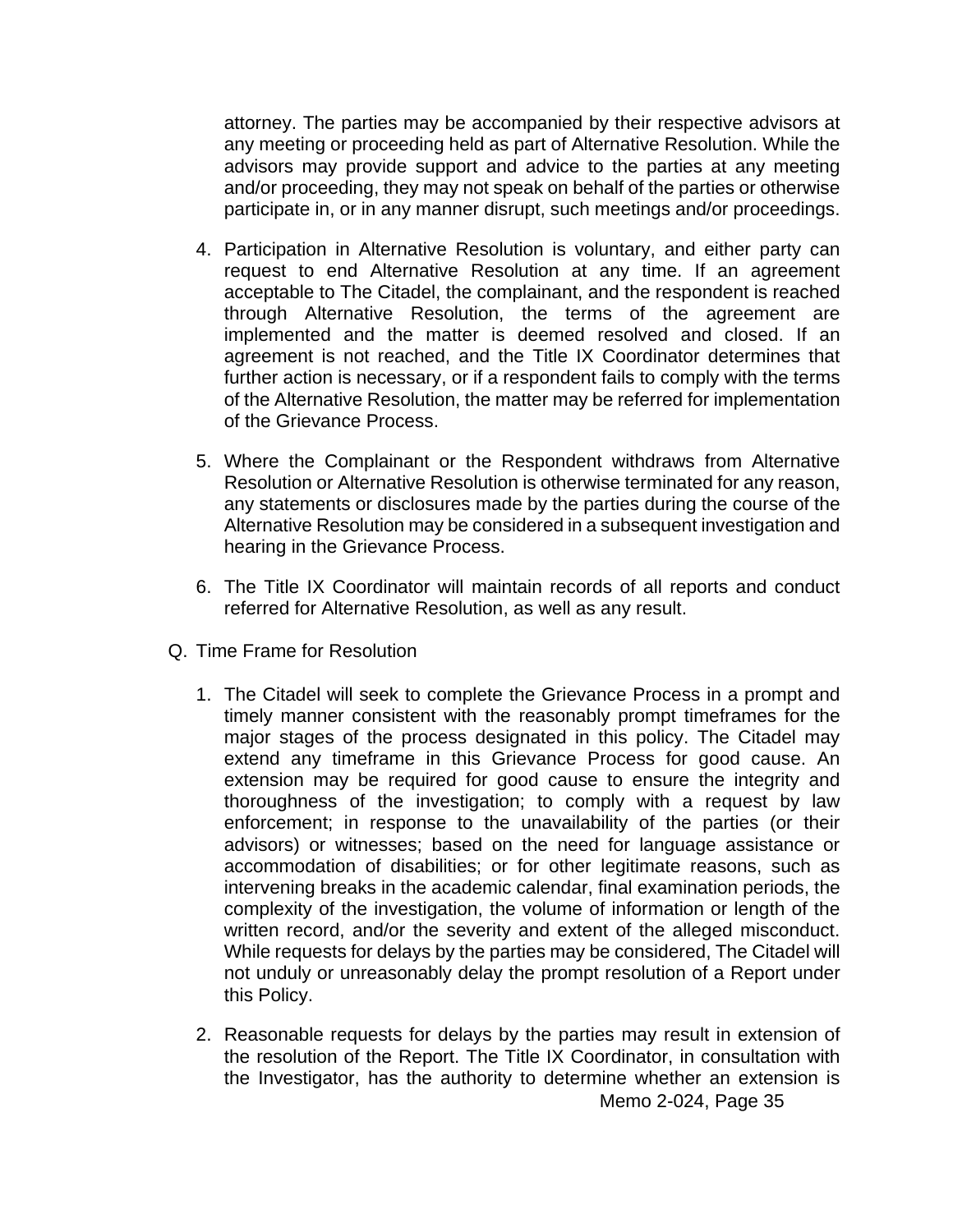required or warranted by the circumstances, and will notify the parties in writing of any extension of the timeframes for good cause and the reason for the extension.

3. The Citadel's overarching goal is to resolve all complaints in a prompt, fair, and impartial manner. The Citadel will coordinate with law enforcement and, at its direction, may suspend the school's investigation temporarily. In such event, The Citadel will promptly resume its investigation upon authorization by law enforcement. The Citadel will not, however, wait for the conclusion of a criminal proceeding to begin its own investigation and, as appropriate, will take immediate steps to provide supportive measures for the complainant and respondent.

### R. Records

The Office of the Title IX Coordinator will create, and maintain the following records for a period of seven years: records of any actions, including any supportive measures, taken in response to a report or formal complaint; and a rationale as to why a complaint was not filed, and if a Complainant was not provided supportive measures, a rationale as to why supportive measures were not provided; records of investigations, including any determination regarding responsibility and any audio or audiovisual recording or transcript created, any disciplinary sanctions imposed on the respondent, and any remedies provided to the complainant; any appeal and the result therefrom; any Alternative Resolution and the result therefrom; all training materials used to train Title IX Coordinators, Investigators, Decision-makers, and those who facilitate the informal resolution process. These records will be maintained in accordance with the privacy protections set forth in Title IX, the Clery Act, FERPA, and state law regarding the privacy of personnel records.

S. Prevention, Awareness, and Training Programs

The Citadel engages in comprehensive, intentional, and integrated programming, initiatives, strategies, and campaigns intended to reduce and eliminate sexual misconduct or other forms of prohibited conduct which: are culturally relevant, inclusive of diverse communities and identities, are responsive to community needs, and informed by research, or assessed for value, effectiveness, or outcome; consider environmental risk and protective factors as they occur on the individual, relationship, institutional, community and societal levels; and include primary prevention and awareness programs directed at incoming students and ongoing prevention and awareness campaigns directed at current students.

These primary prevention and awareness programs include programming on minimizing the risk of incidents, as well as bystander intervention.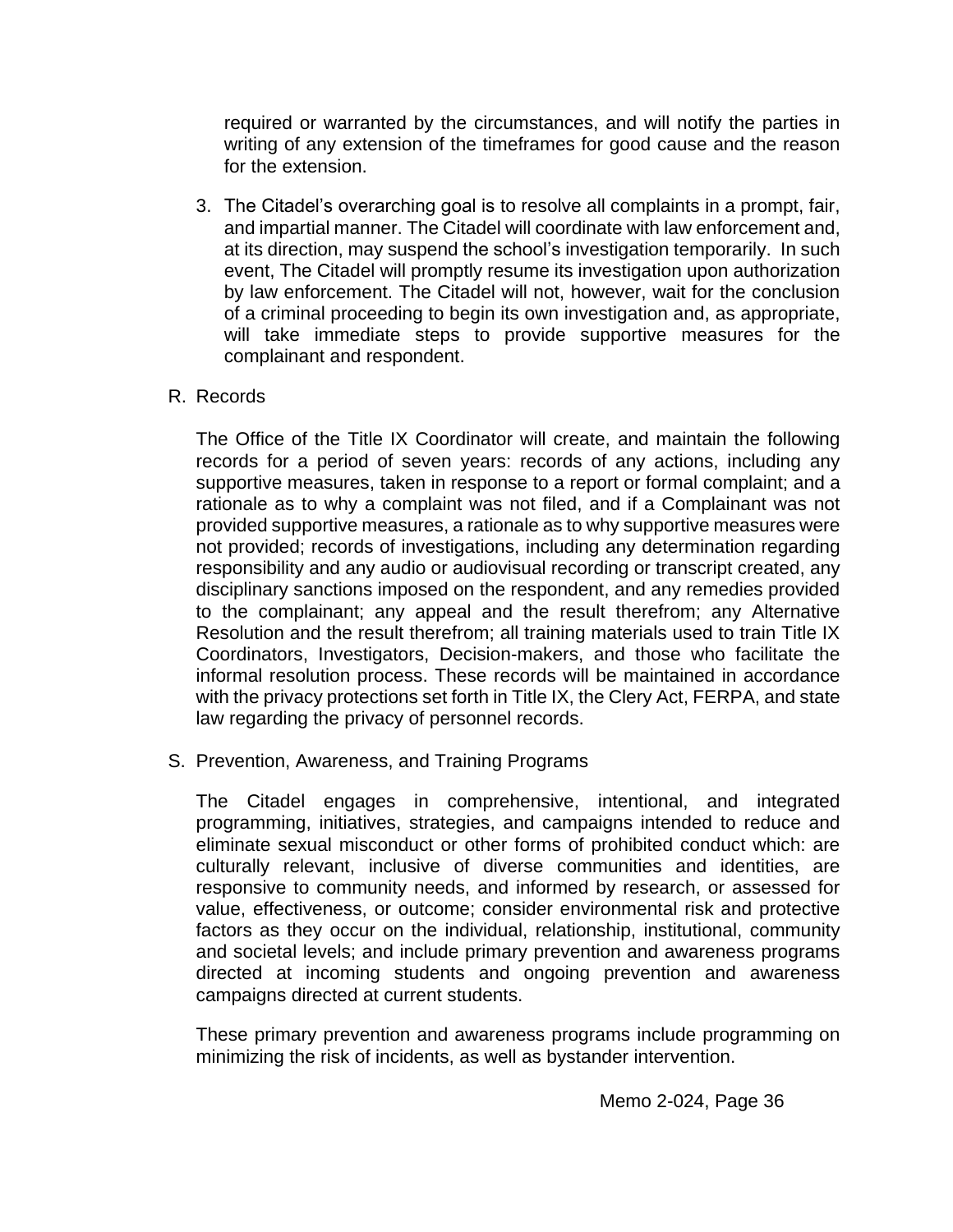### **5. COMPLIANCE**

Violation of these rules will result in disciplinary sanctions. The sanctions imposed range from written warnings to expulsion from the college, including expulsion from enrollment for cadets and students and termination of employment for employees, if appropriate. Disciplinary action against an employee, cadet, or student by the college does not preclude the possibility of criminal charges against that individual. The filing of criminal charges similarly does not preclude disciplinary action by The Citadel. The choice of sanction will depend on the individual circumstances of the case, including any extenuating circumstances.

Failure to follow the procedures in this policy may result in the dismissal of charges against a respondent, or the dismissal of an appeal.

### **6. NOTES**

### **A. Dates of official enactment and amendments:**

Approved by the Senior Vice President for Operations and Administration on 17 December 2020. Updated 9 February 2022 with names of new personnel.

### **B. Responsible Department:**

Office of the Title IX Coordinator and the Title IX Council.

### **C. Responsible Official:**

Title IX Coordinator and the Title IX Council.

### **D. Cross References:**

The Citadel College Regulations <http://www.citadel.edu/root/images/policies/college-regulations.pdf>

### **7. RESCISSION**

This Policy Memorandum Number 2-024 rescinds the following:

Memorandum Number 11, dated 4 April 2019 and any previous versions, are rescinded. Memorandum Number 51, dated 30 June 2000, is rescinded. Memorandum Number 2-26, dated 10 January 2012, is rescinded. Memorandum Number 2-025, dated 8 November 2019, is rescinded. Memorandum Number 2-026, dated 8 November 2019, is rescinded. Memorandum Number 2-024, dated 23 October 2020, is rescinded.

Memo 2-024, Page 37